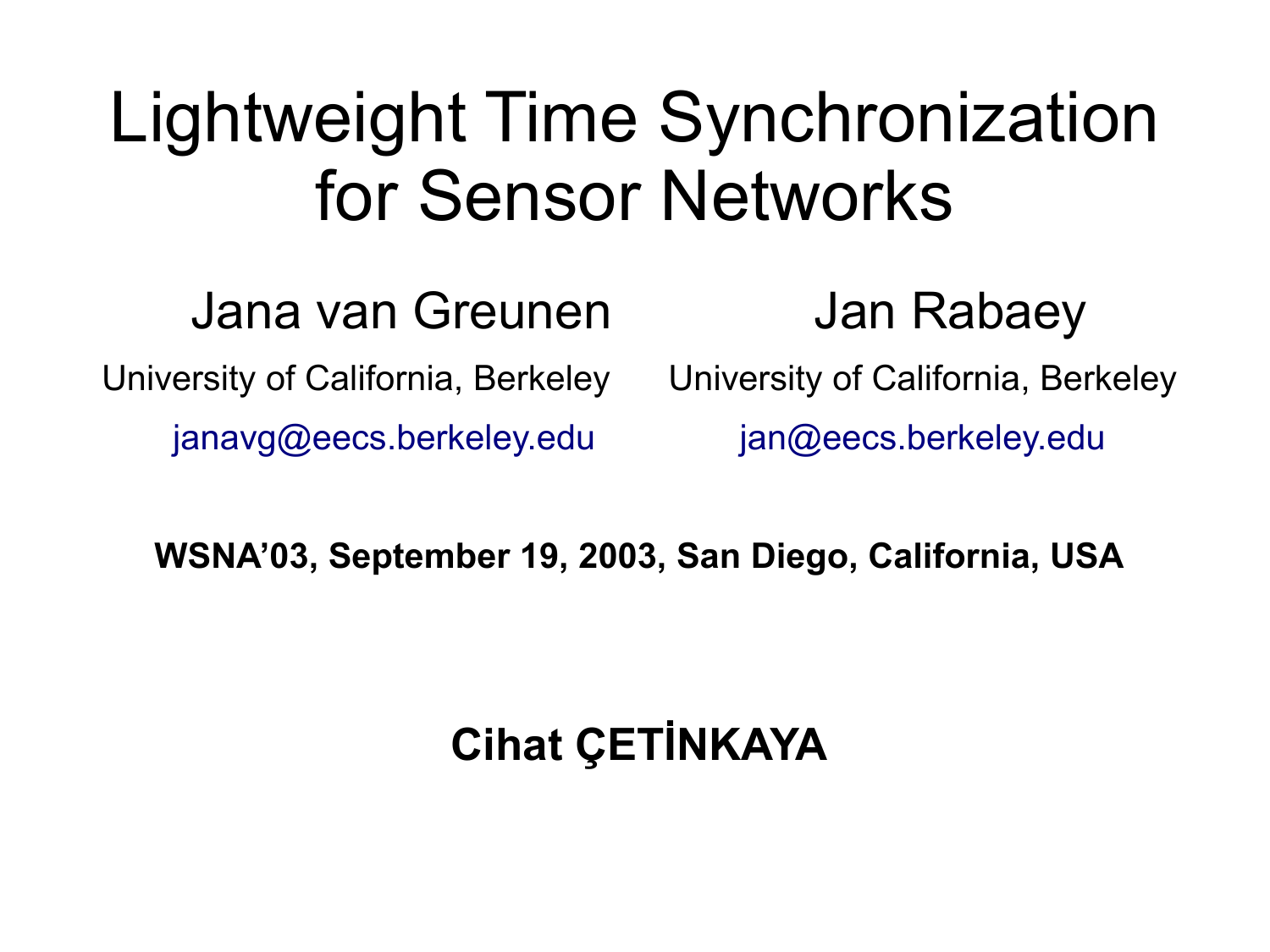## Abstract

- Lightweight tree-based synchronization for sensor networks
- Single-hop synchronization
- Multi-hop synchronization
	- Centralized
	- Distributed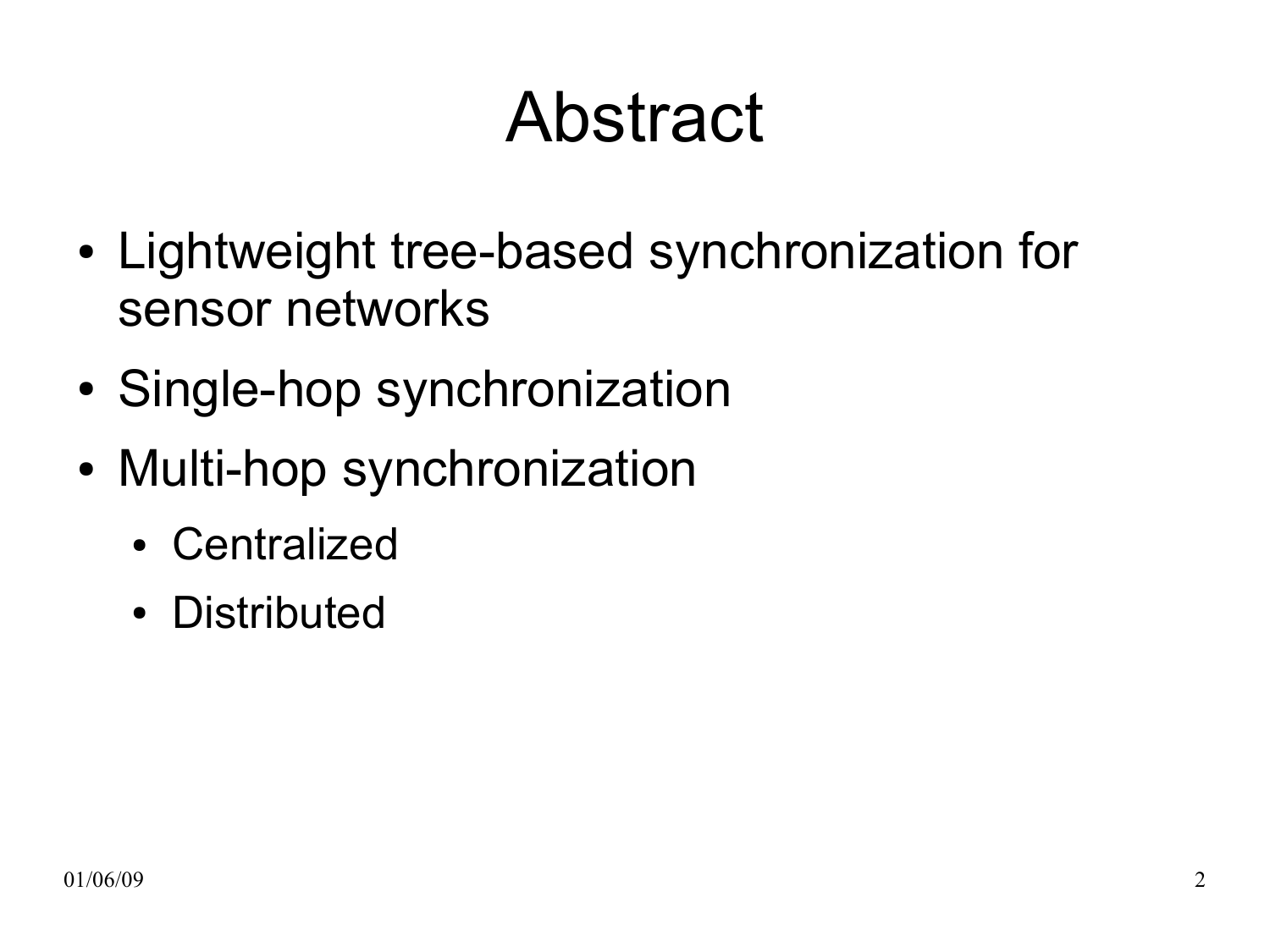# **Outline**

- Introduction
- Related Work
	- General Synchronization Techniques
	- Related Work in Sensor Network
- Pair-Wise Synchronization
- Multi-Hop Synchronization
	- Centralized Multi-Hop Synchronization
	- Distributed Multi-Hop Synchronization
- Simulation and Results
- Future Work
- Conclusion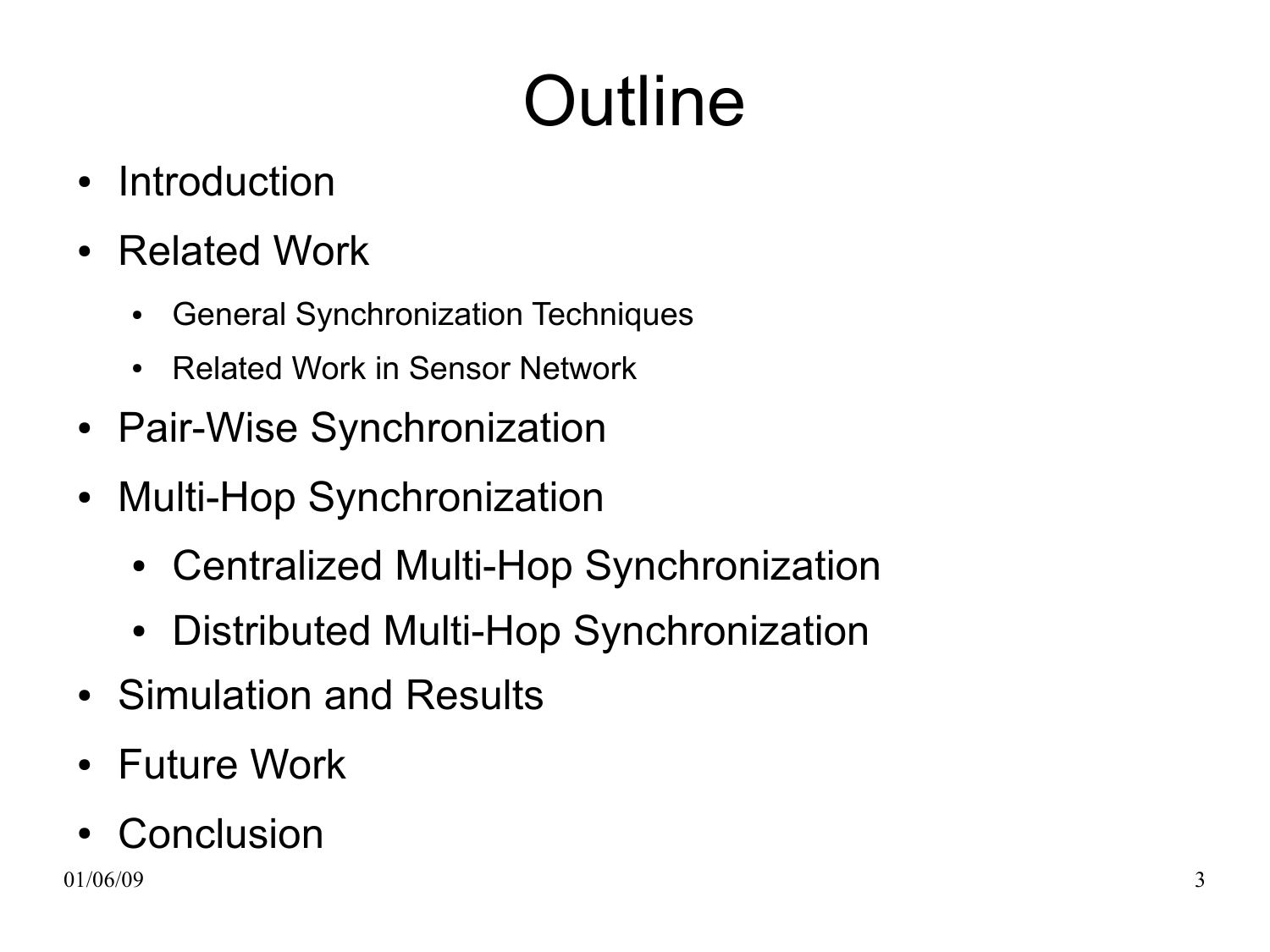## Introduction

- Many applications of sensor networks depend on the time accuracy kept by nodes
- Events are timestamped with the node's local time
- Require synchronization, local time to a global time
- Traditional synchronization algorithms
	- (+) Minimizing the synchronization error
	- $\bullet$  (+) Achieving maximum accuracy
	- (-) Computation and communication energy

01/06/09 4 **• In sensor network energy is a highly constrained**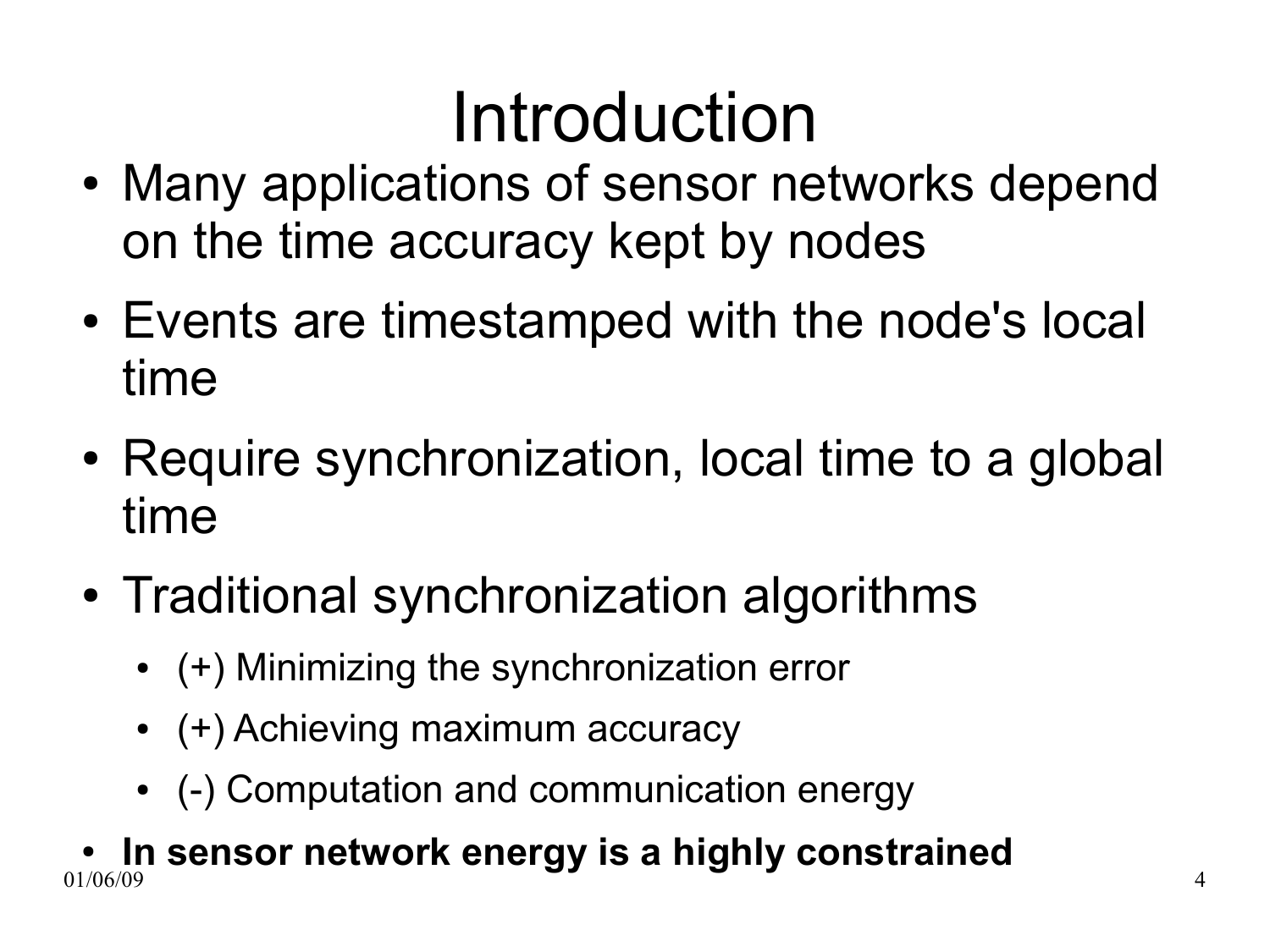# Introduction (contd)

- In this paper,
	- Argue communication and computation requirements of synchronization can be significantly reduced by taking advantage of the relaxed accuracy constraints.
	- **Introduce** synchronization schemes that sacrifice accuracy by performing synchronization less frequently and between fewer nodes.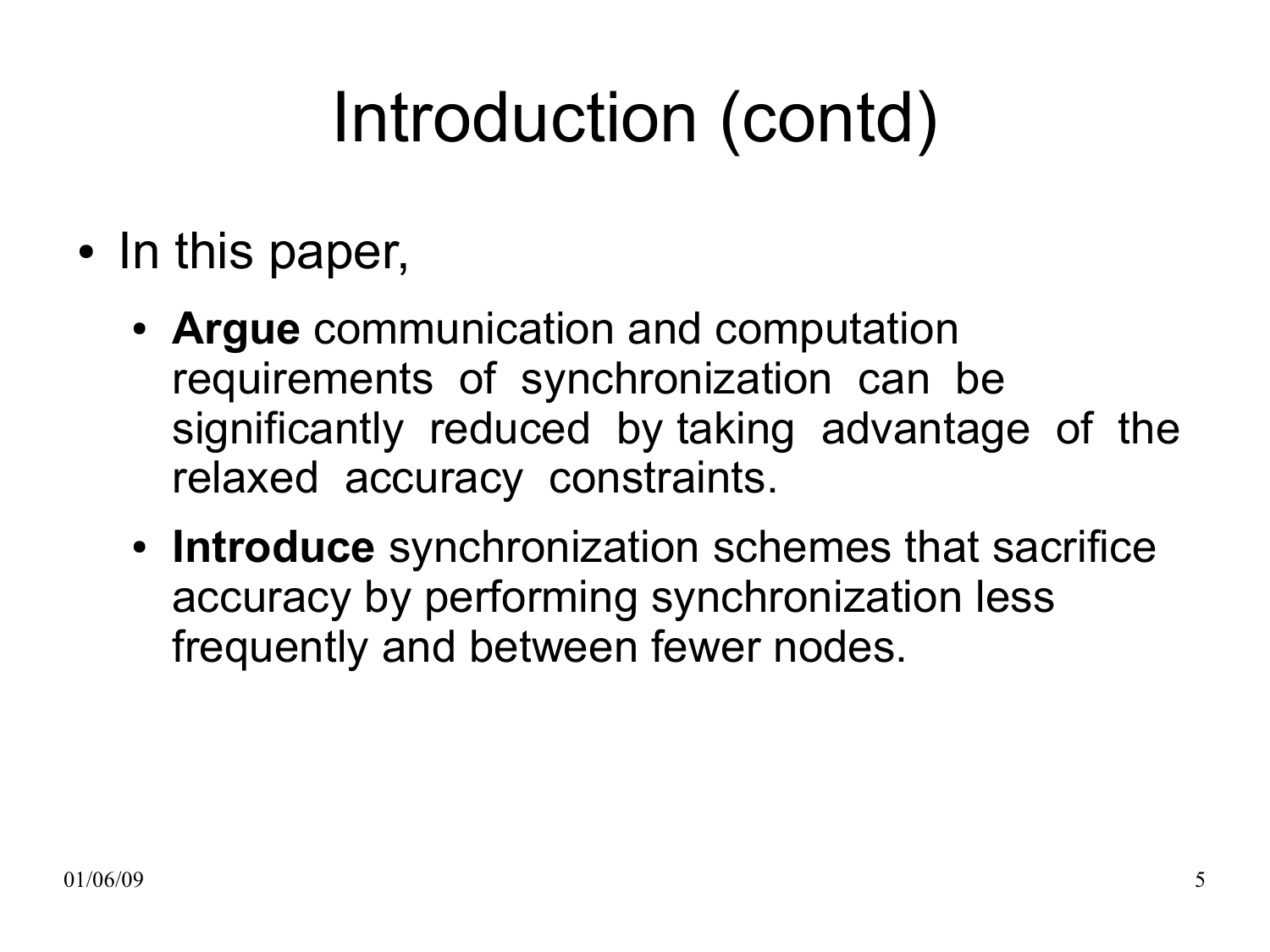# Introduction (contd)

- LTS algorithms
	- Designed to work with generic low-cost sensor nodes
	- Focus on minimizing overhead (energy) while being robust and self-configuring
	- Operate correctly in the presence of node failures, dynamically varying channels and node mobility.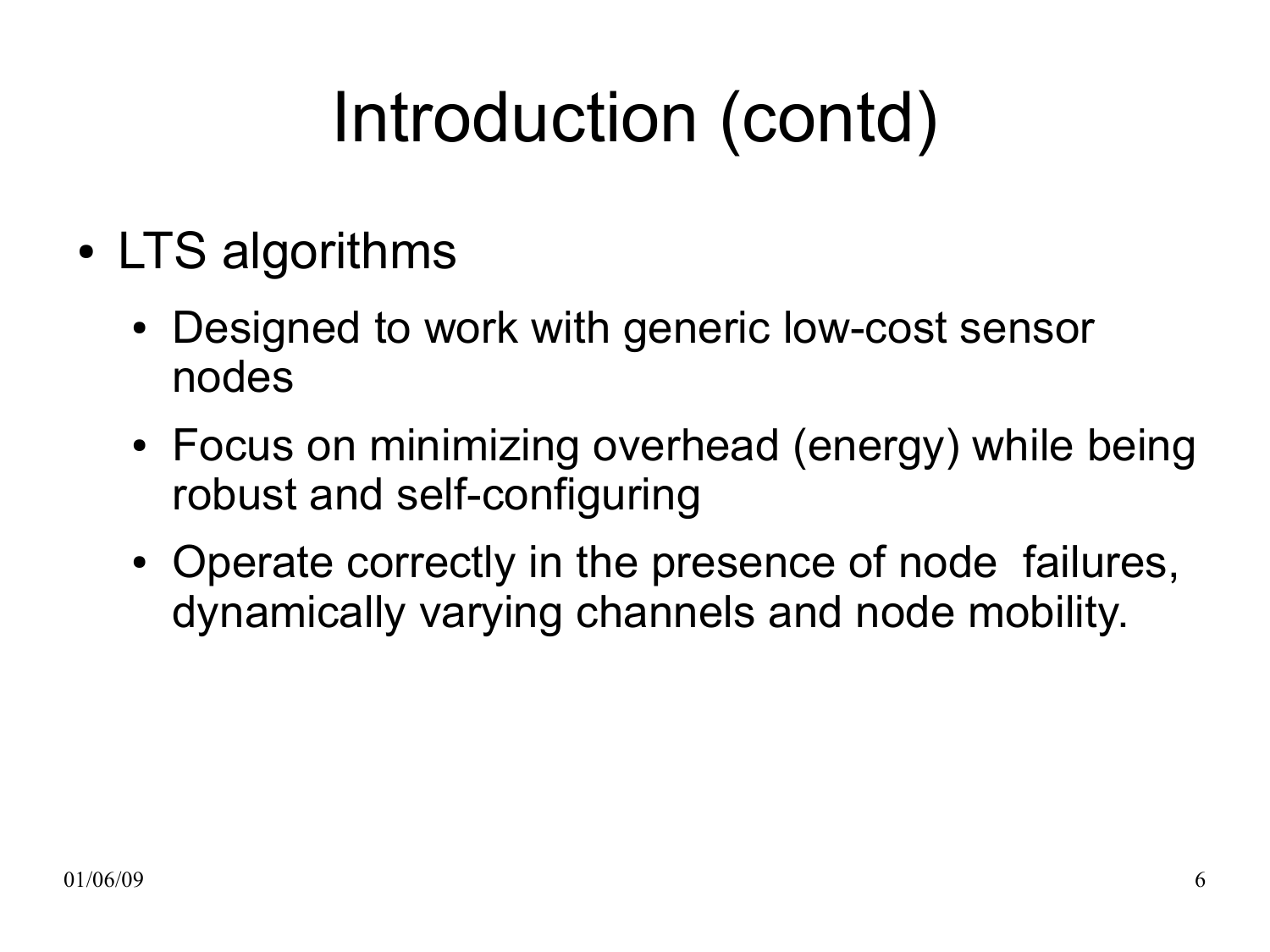#### Related Work General Synchronization Techniques

- Classification of synchronization algorithms by Anceaume and Puaut[4].
	- Resynchronization event detection
		- identifies the time at which nodes have to resynchronize their clocks
	- Remote clock estimation
		- determine the local time of another node in a network
	- Clock correction
		- update the local time of a node when a resynchronization event has occurred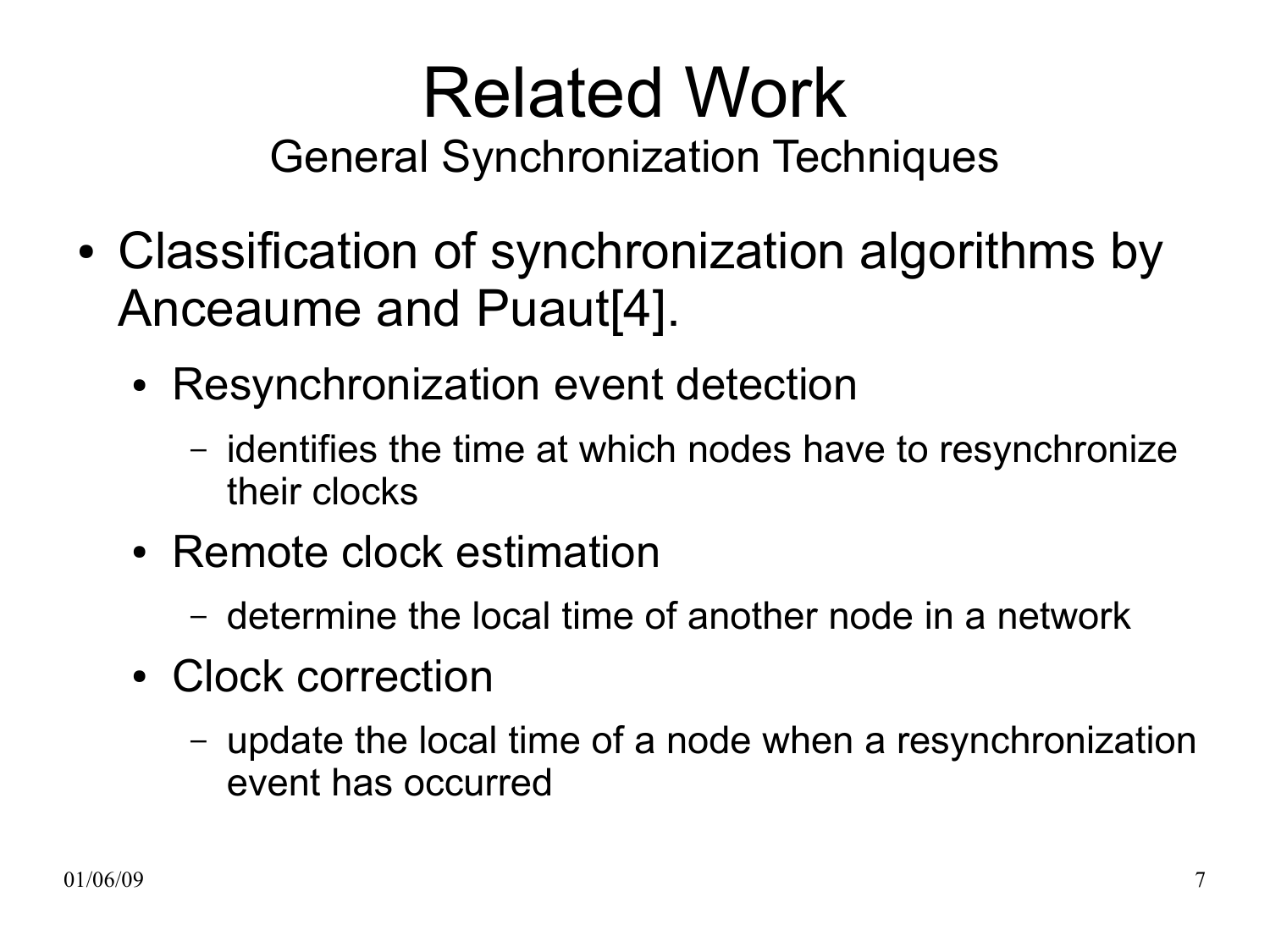#### Related Work (contd) General Synchronization Techniques

- General synchronization techniques
	- focus on achieving maximum accuracy.
- Our approach
	- the objective is to minimize complexity (and therefore energy) of the synchronization algorithm
	- The accuracy is given as a constraint.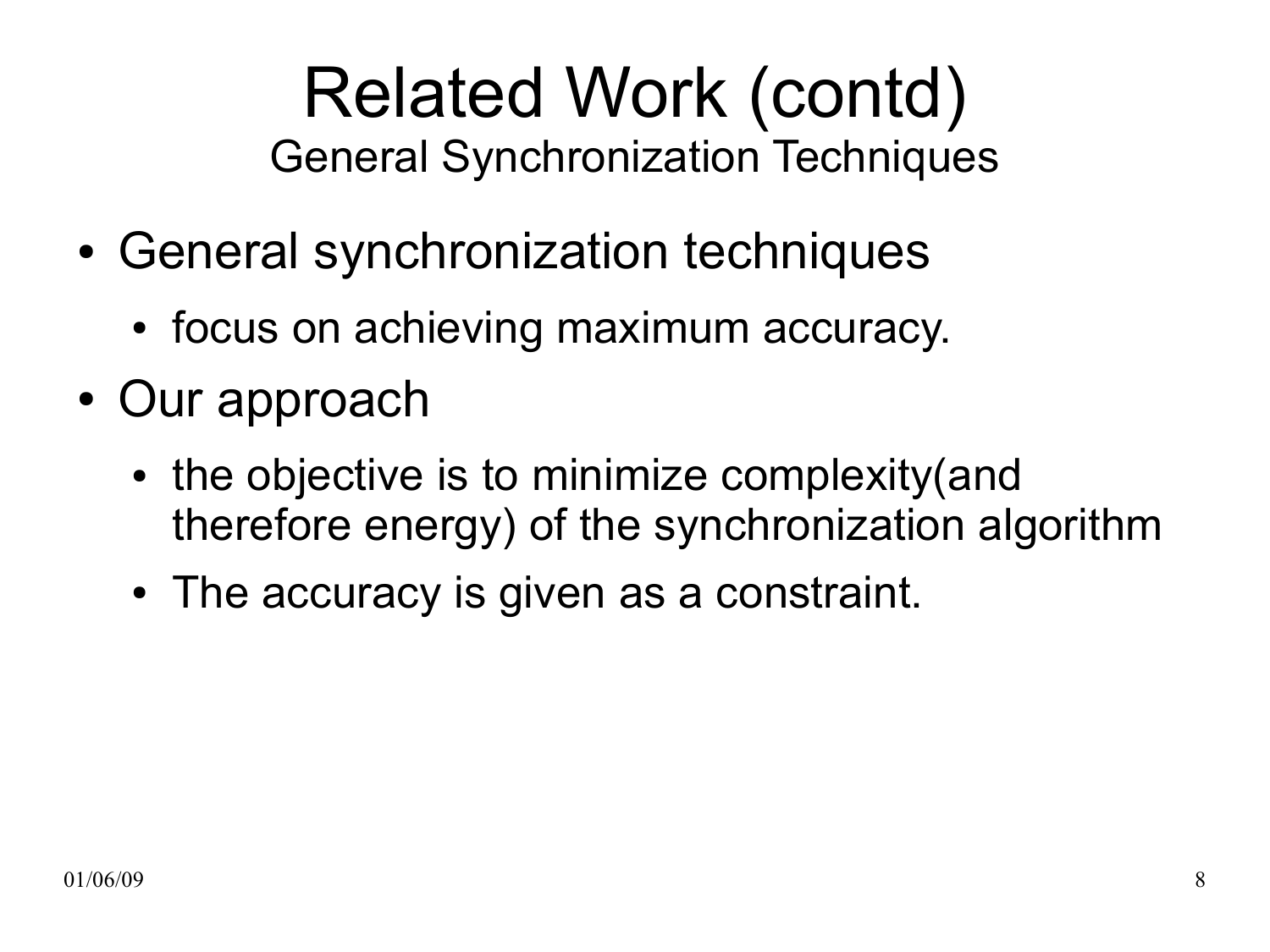#### Related Work Sensor Network

- RBS (Reference Broadcast Synchronization)
- TINY/MINI-SYNC
- Level-based synchronization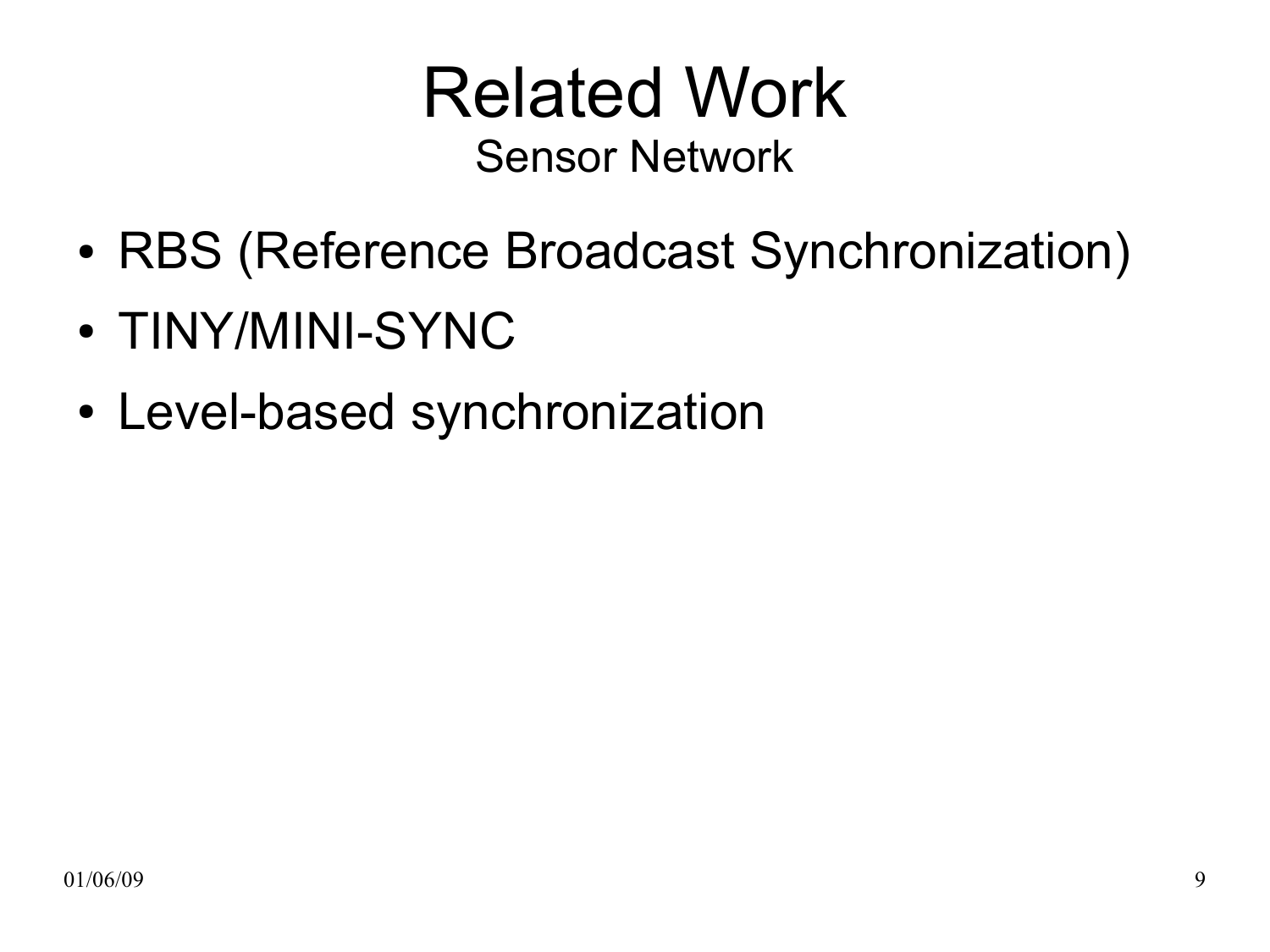#### Related Work(contd) Sensor Network

- RBS (Reference Broadcast Synchronization)
	- synchronize the local time of two nodes
	- intermediate node transmits a "reference packet" to the two nodes.
	- The two nodes record the time that they received the packet.
	- Exchange this recorded time to find the difference.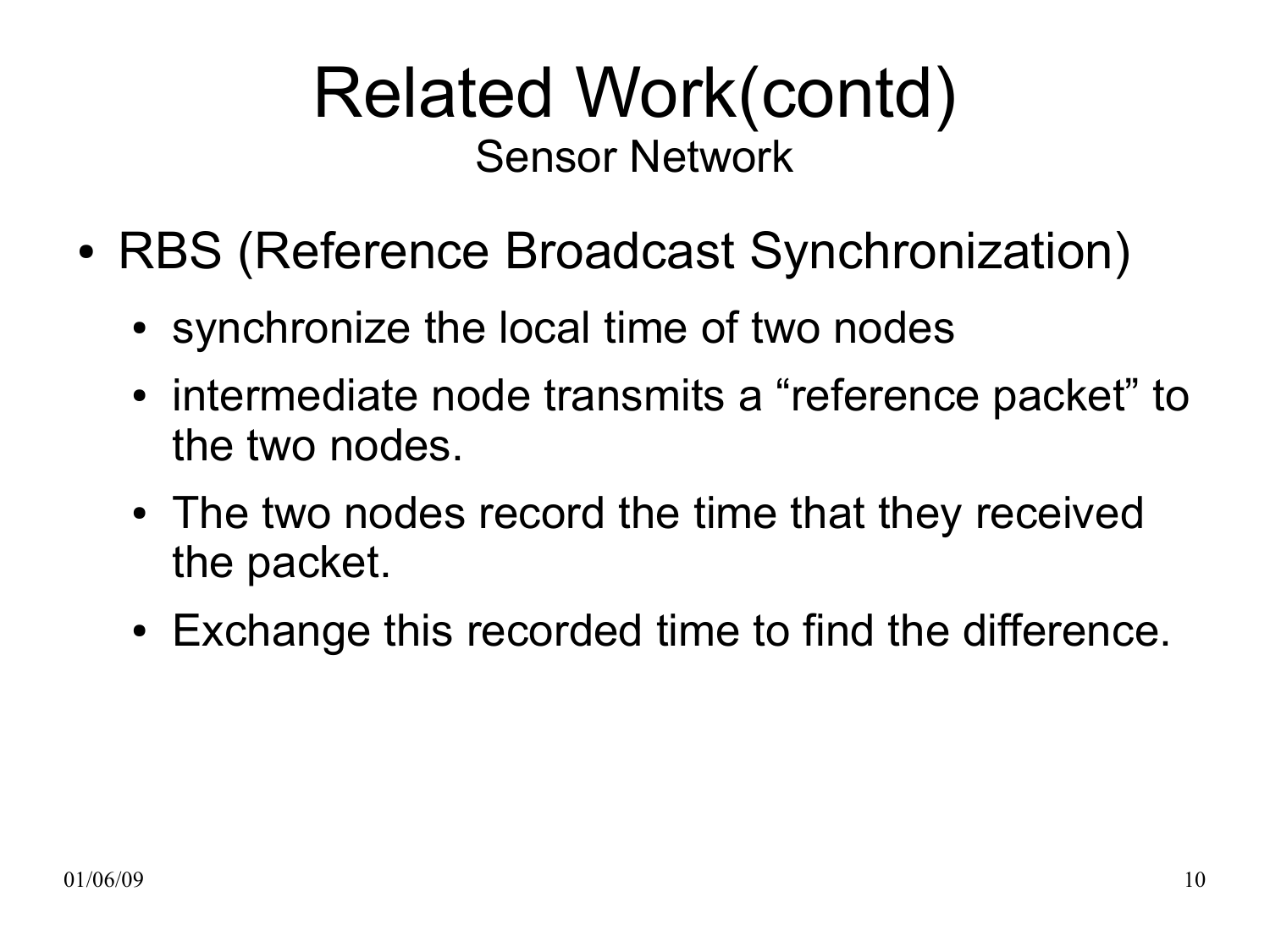#### Related Work(contd) Sensor Network

- TINY/MINI-SYNC
	- Based on the assumption that the nodes' clock drifts are of the following linear form
		- $t_i = ai t + bi$
		- *ti :* local clock of node i
		- *ai, bi :* drift parameters
		- *t :* real time
	- Nodes exchange timestamped packets to best-fit offset line between the two nodes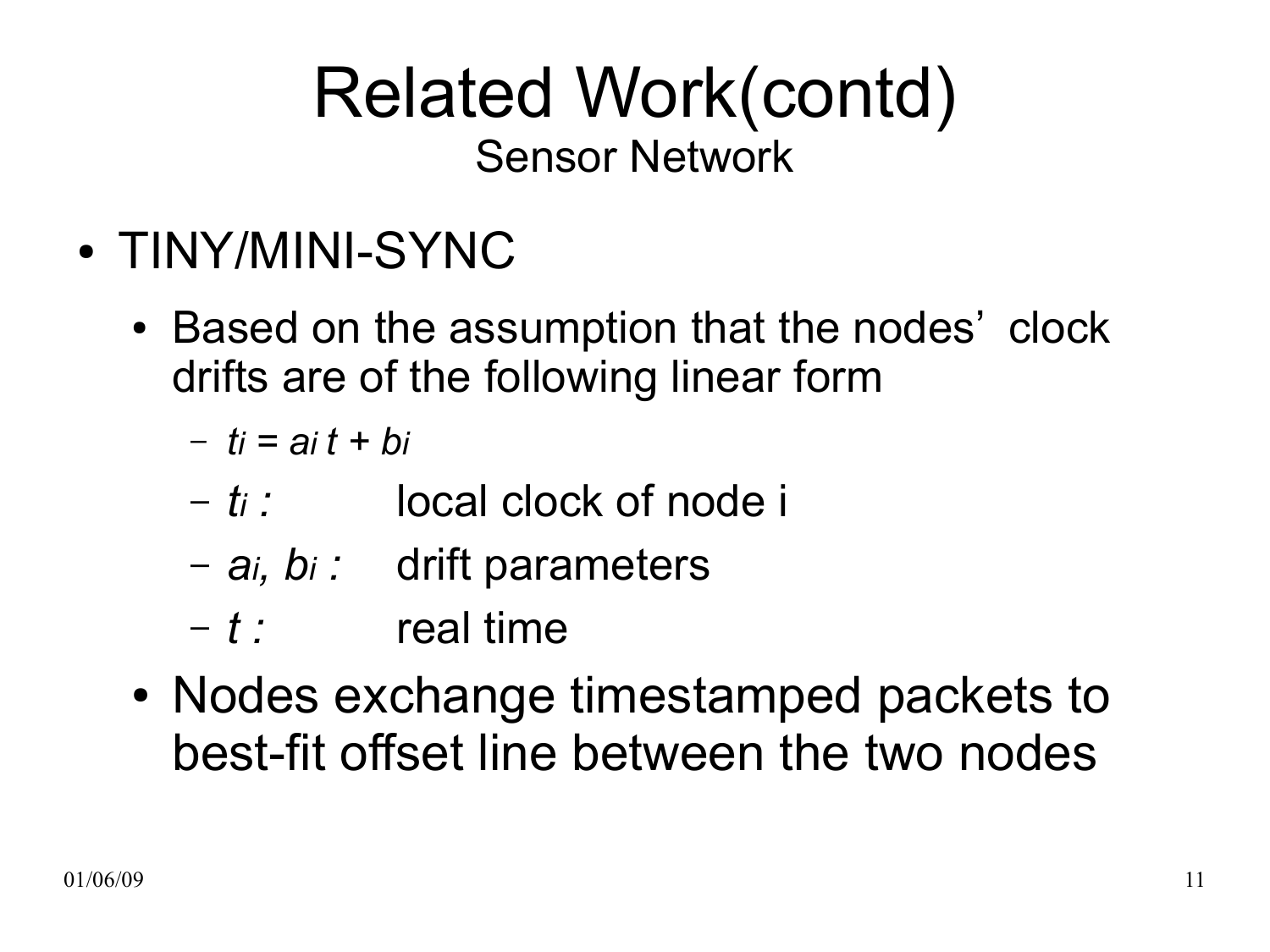#### Related Work(contd) Sensor Network

- Level-based synchronization
	- Introduces the pair-wise sync. used in this paper
	- Simple and computationally efficient
	- Accuracy is determined by the sensor's radio characteristics.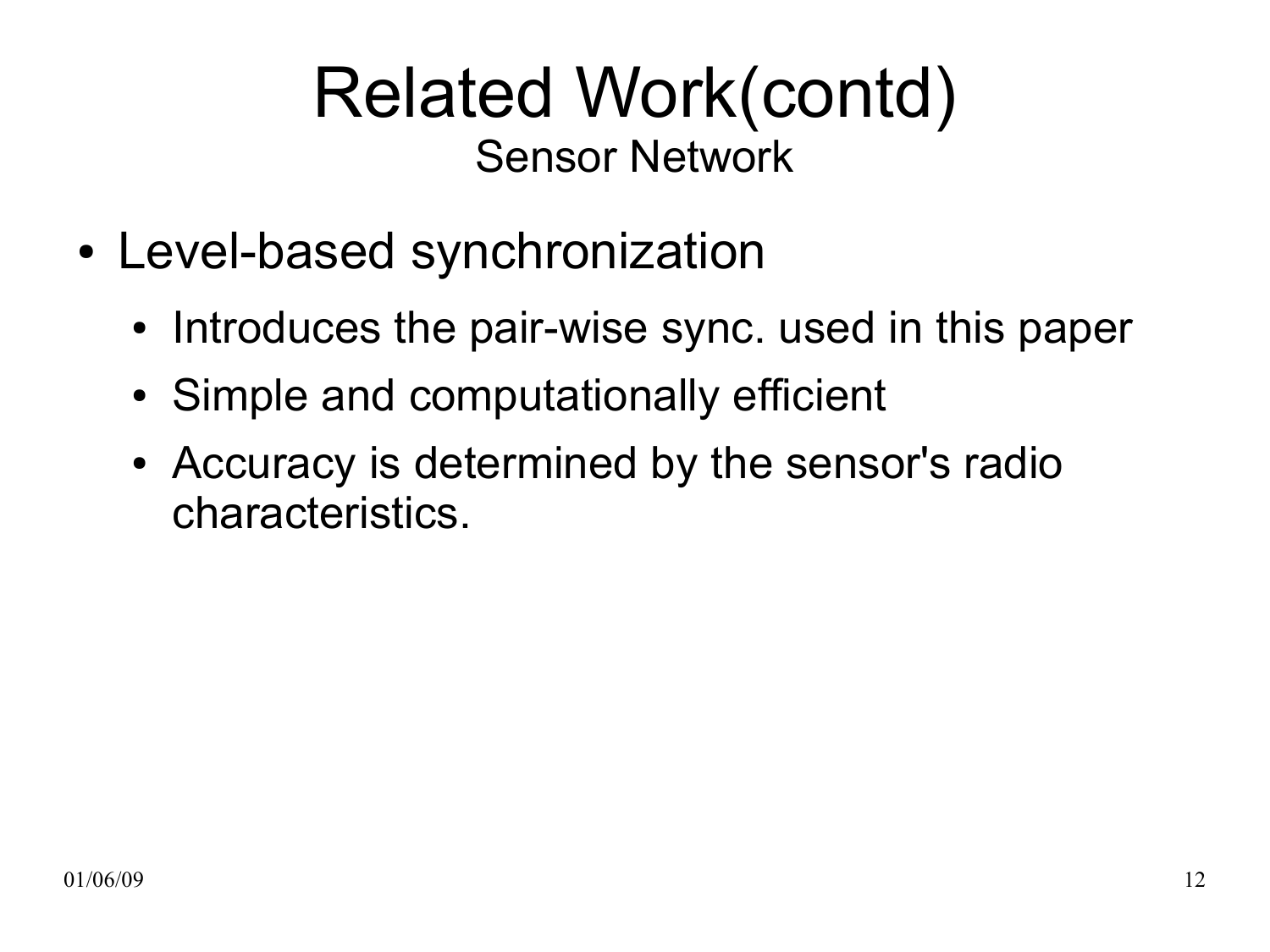# Pair-wise Synchronization

- Single-hop synchronization that exchange of 3 messages
- Nodes j and k synchronization procedure:
	- Node j transmits the first packet with a timestamp t1 with respect to its local time.
	- Node k records the time t2 when it receives the first packet.
		- t2 = t1 + D + d
			- $\bullet$  D : transmission time(unknown)
			- d: offset between j and k's clock
	- Node k transmits a second packet (including t1 and t2) with a timestamp t3
	- Node j receives the second packet at time t4 and calculates d
		- t4 = t3 + D d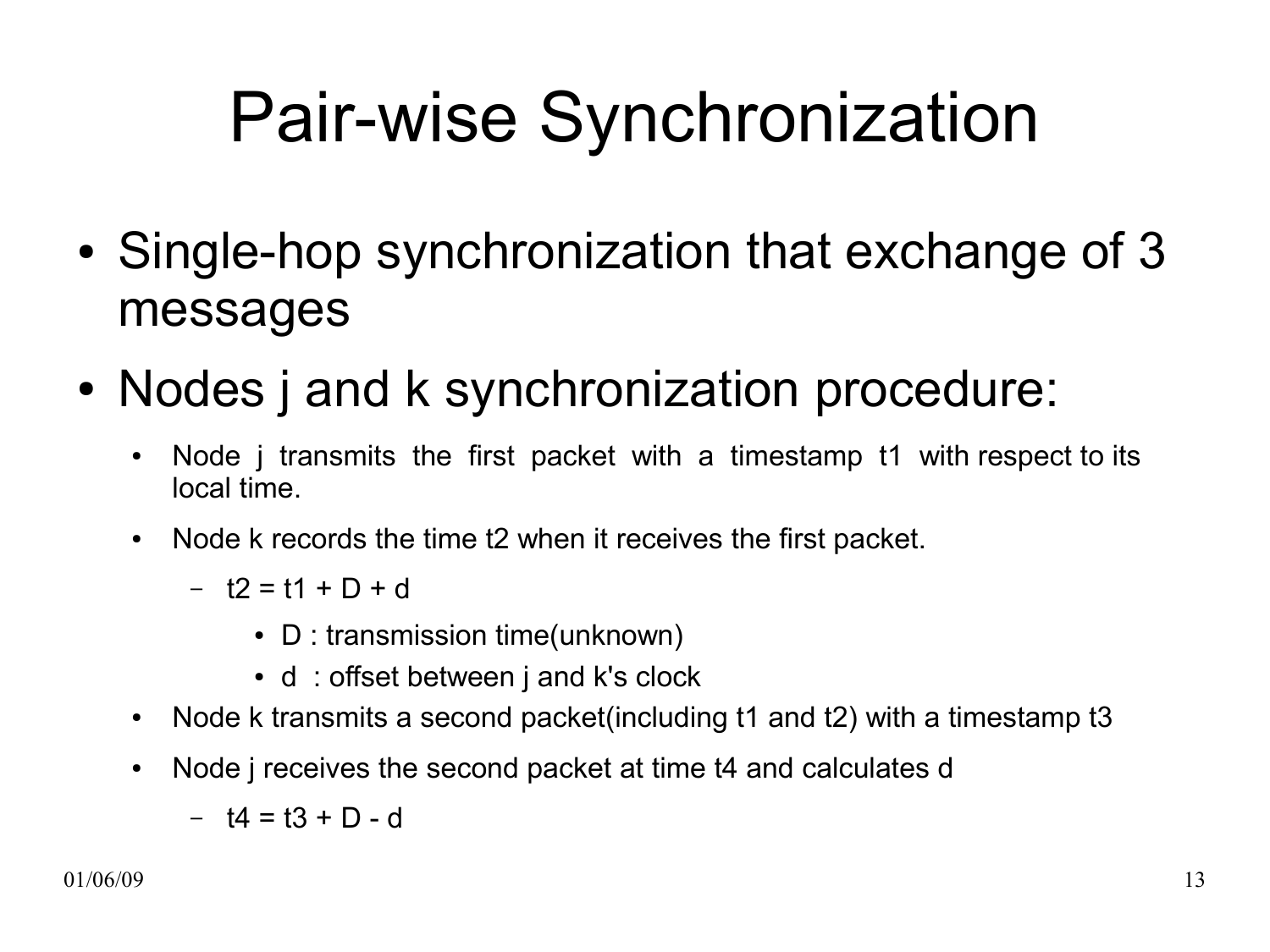

- The offset d can be calculated at node j by subtracting  $t_4$  from  $t_{2}$  $t_2-t_4 = t_1-t_3-D+D+2d$  $d = 0.5*(t_2 - t_4 - t_1 + t_3)$
- The two nodes are synchronized once node *j* has calculated the offset d. However, a third message is required if the offset d must also be communicated to node k.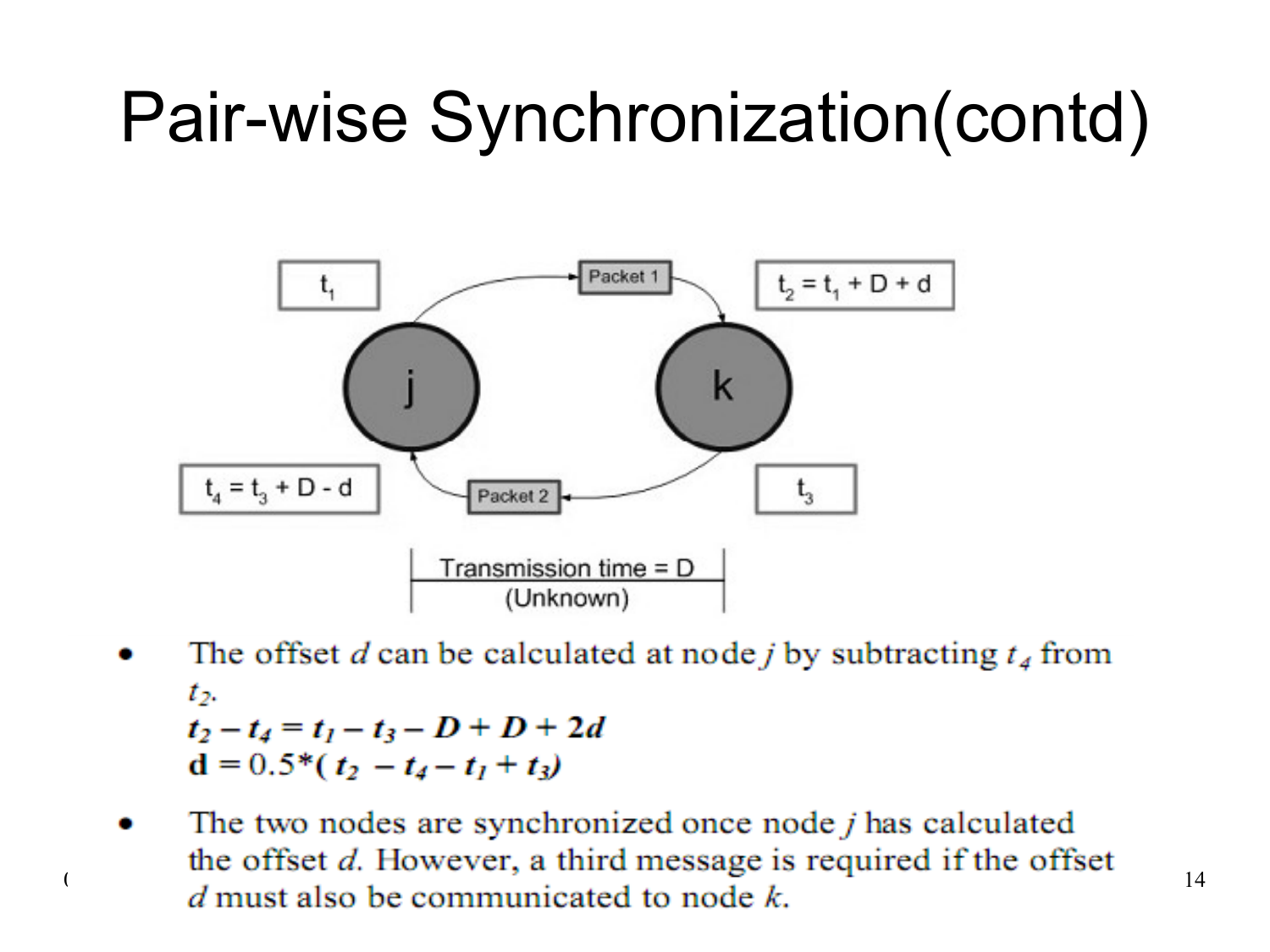- Underlying Assumption  $D1 = D2$ 
	- Transmission time is same from j to k and k to j
- Ofcourse D1 and D2 are not exactly equal and this introduces some error in synchronization.
- Kopetz and Schwabl [10] have divided the transmission time (D) into four parts:
	- Send Time
	- Propagation Time
	- Receive Time
- 01/06/09 Access Time 15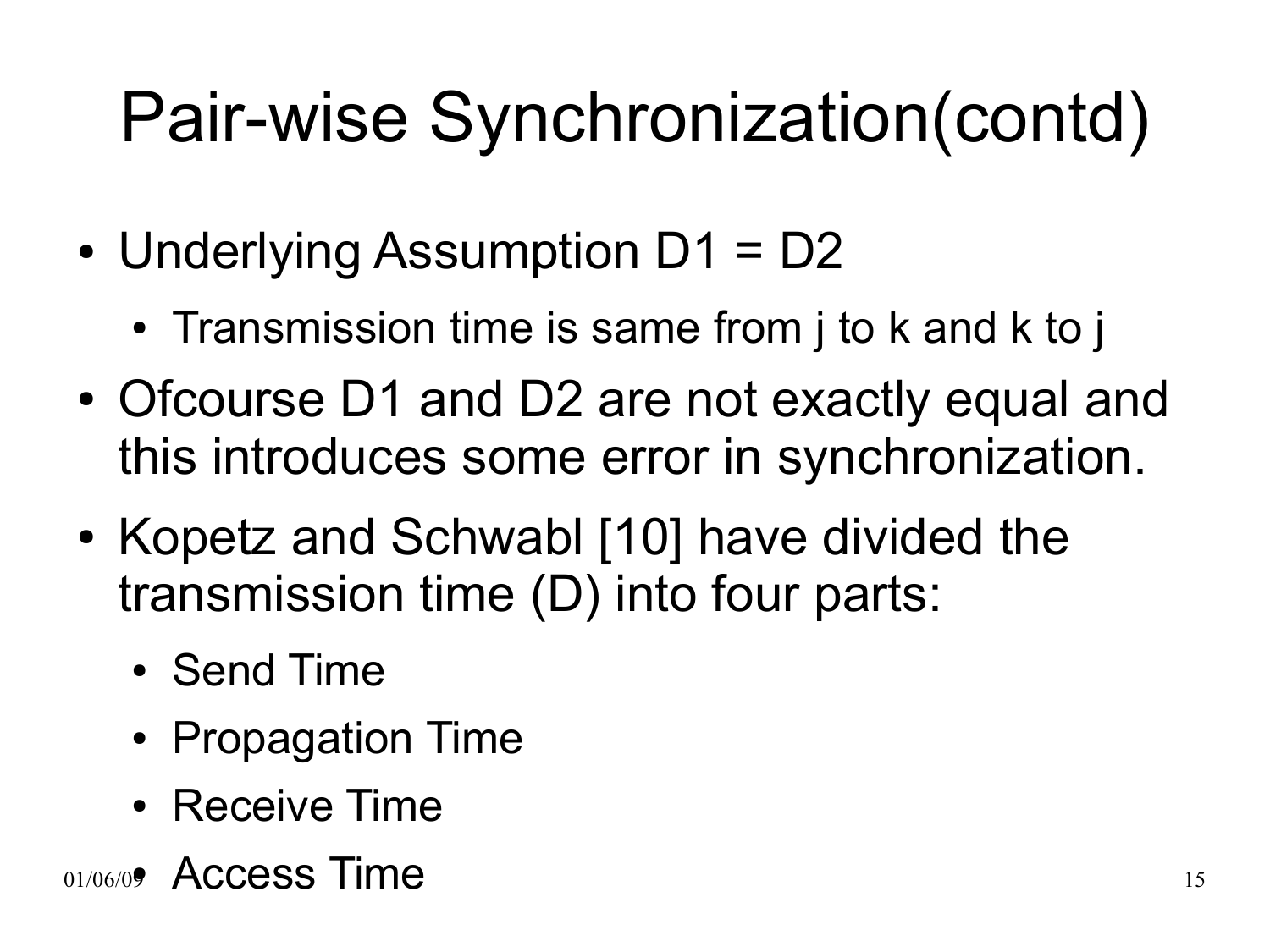- Send Time
	- The time spent assembling the message at the sender
	- Includes processing and buffering time.
	- The message is timestamped after the send time has completed
- Propagation Time
	- The time for the signal to propagate across the physical medium between the two nodes
	- Function of the distance between the nodes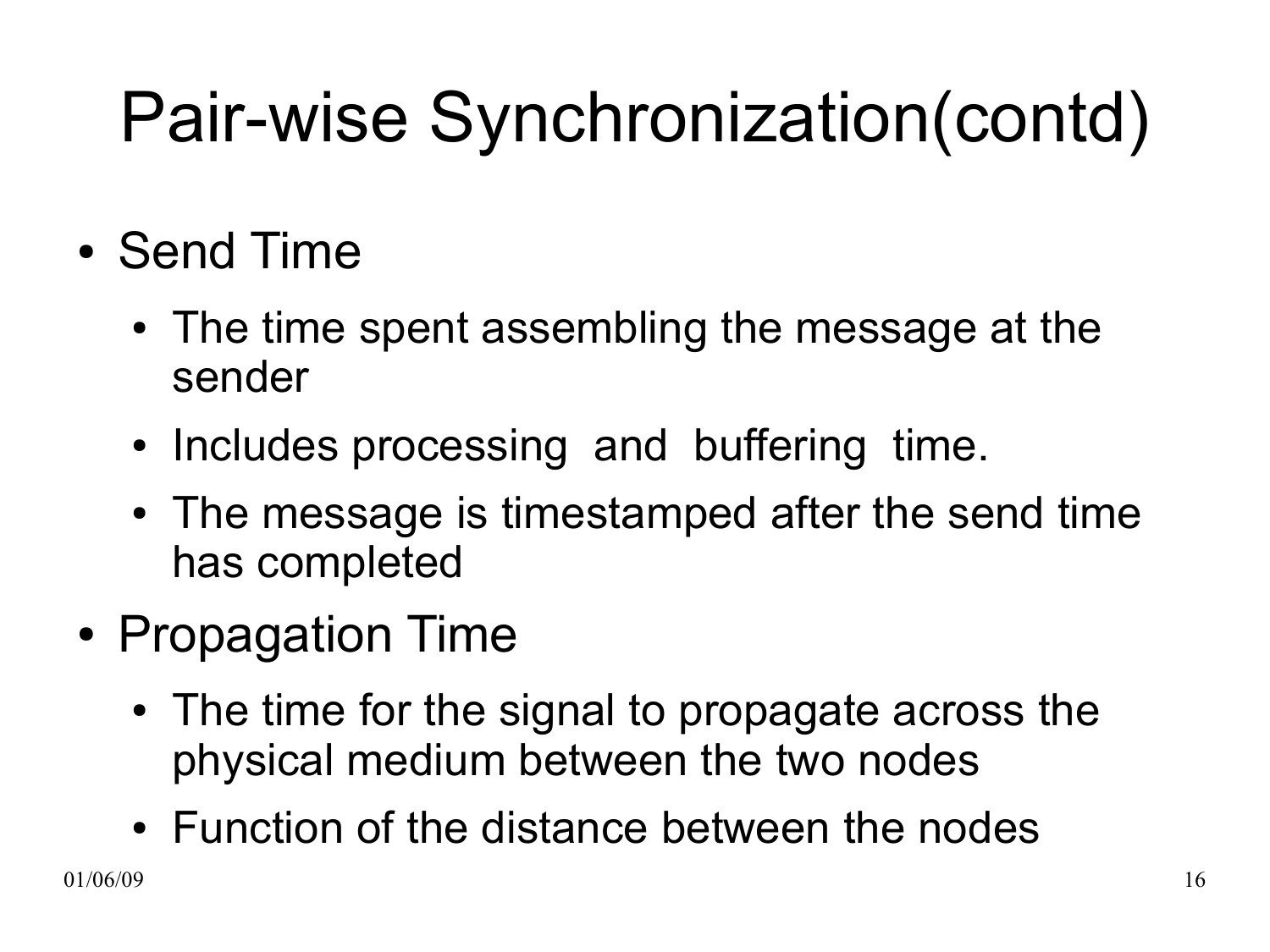- Receive Time
	- The processing time required for the receiver to receive a message from the channel and notify the host of its arrival.
- Access Time
	- The delay associated with accessing the channel including carrier sensing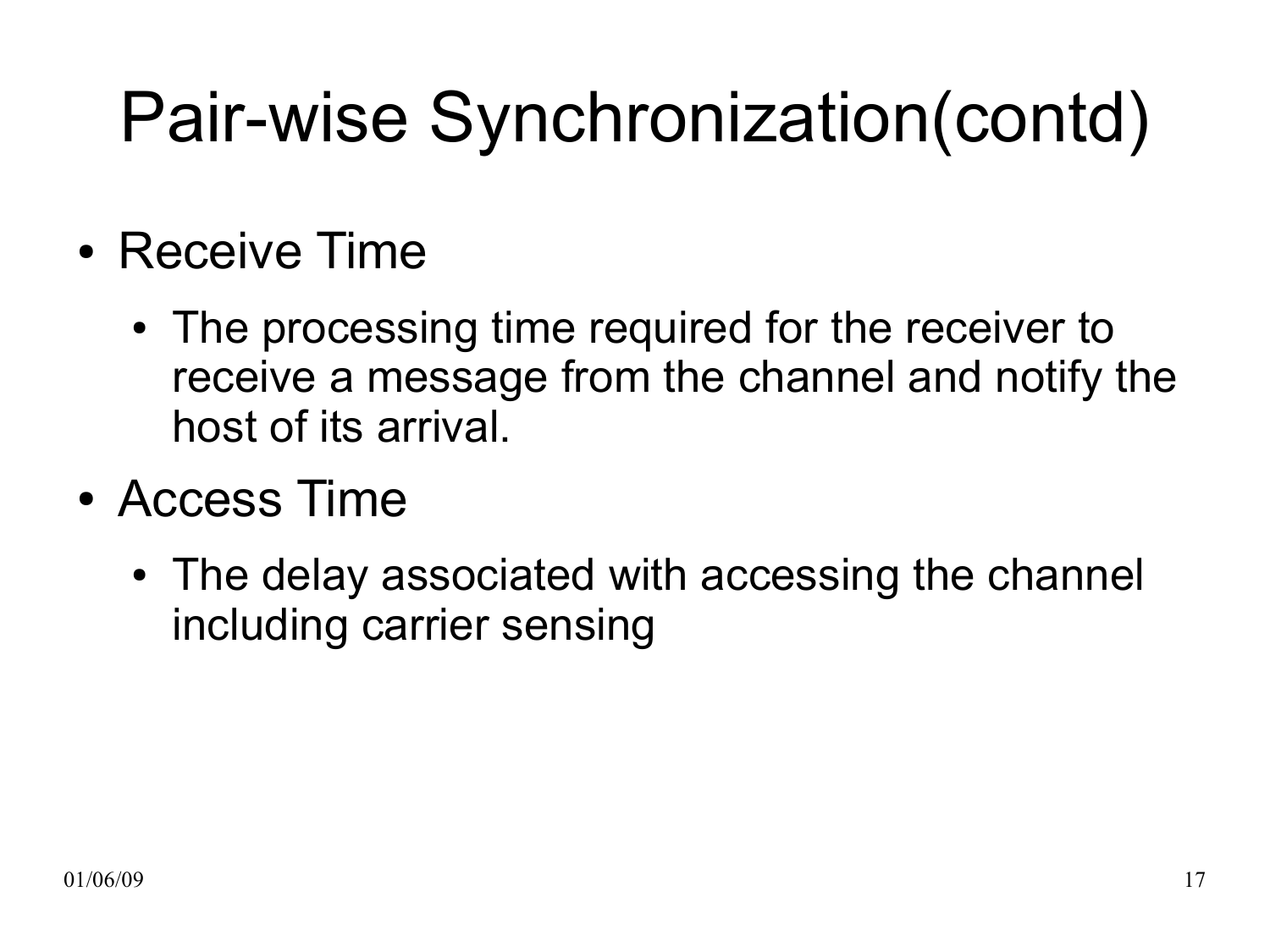# Multi-hop Synchronization

- Extension of the pair-wise synchronization.
- A group of n nodes requires  $n^2$  pair-wise synchronizations.
- Due to the relatively low accuracy requirements of our sensor network, we perform pair-wise synchronization only along network edges that form a spanning tree structure
- There are several important considerations.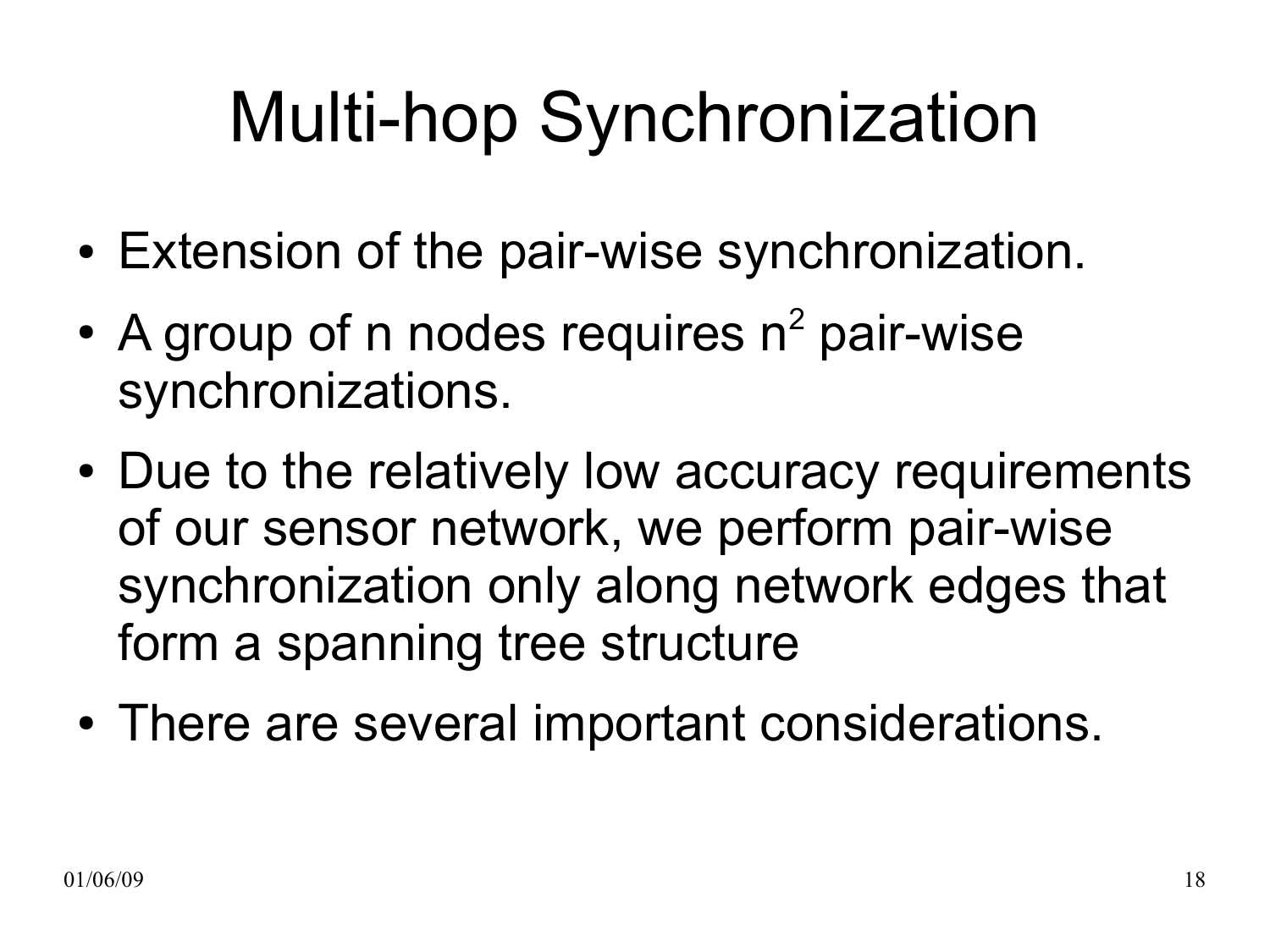# Multi-hop Synchronization (contd)

- Global Reference
	- We assume that at least one node in the network has access to a global time reference.
- Selective Synchronization
	- Multi-hop synchronization can aim to keep all nodes synchronized at all times, or we can perform selective synchronization
- Resynchronization Rate
	- Due to clock drift, the nodes will periodically need to be resynchronized.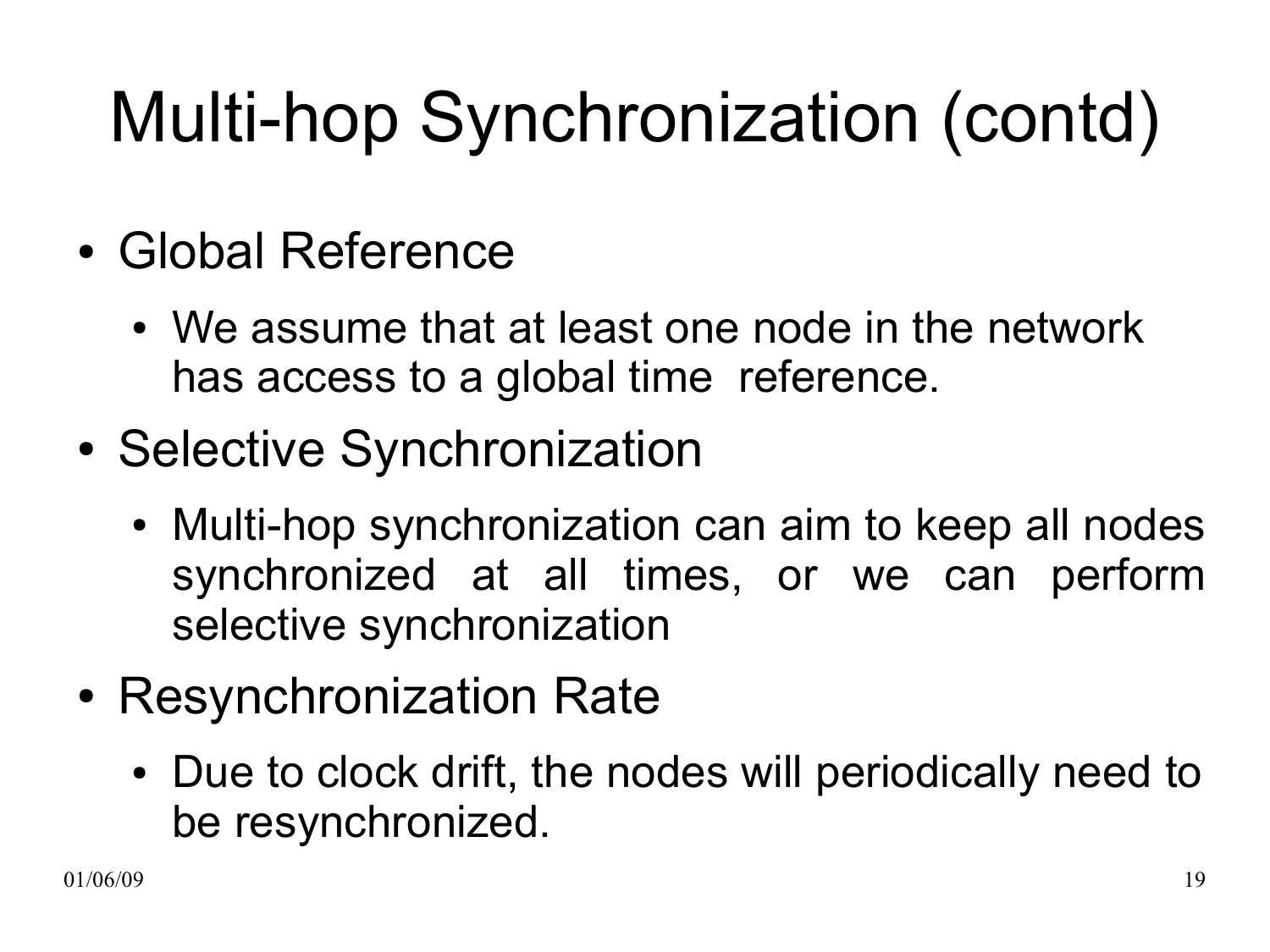# Multi-hop Synchronization (contd)

- Error Estimation & Limitation
	- The synchronization algorithm itself should keep track of accuracy performance and the errors produced by clock drift among nodes.
- Robustness
	- There should not be a single point of failure in the system.
- Mobility
	- Synchronization should work for both stationary or mobile nodes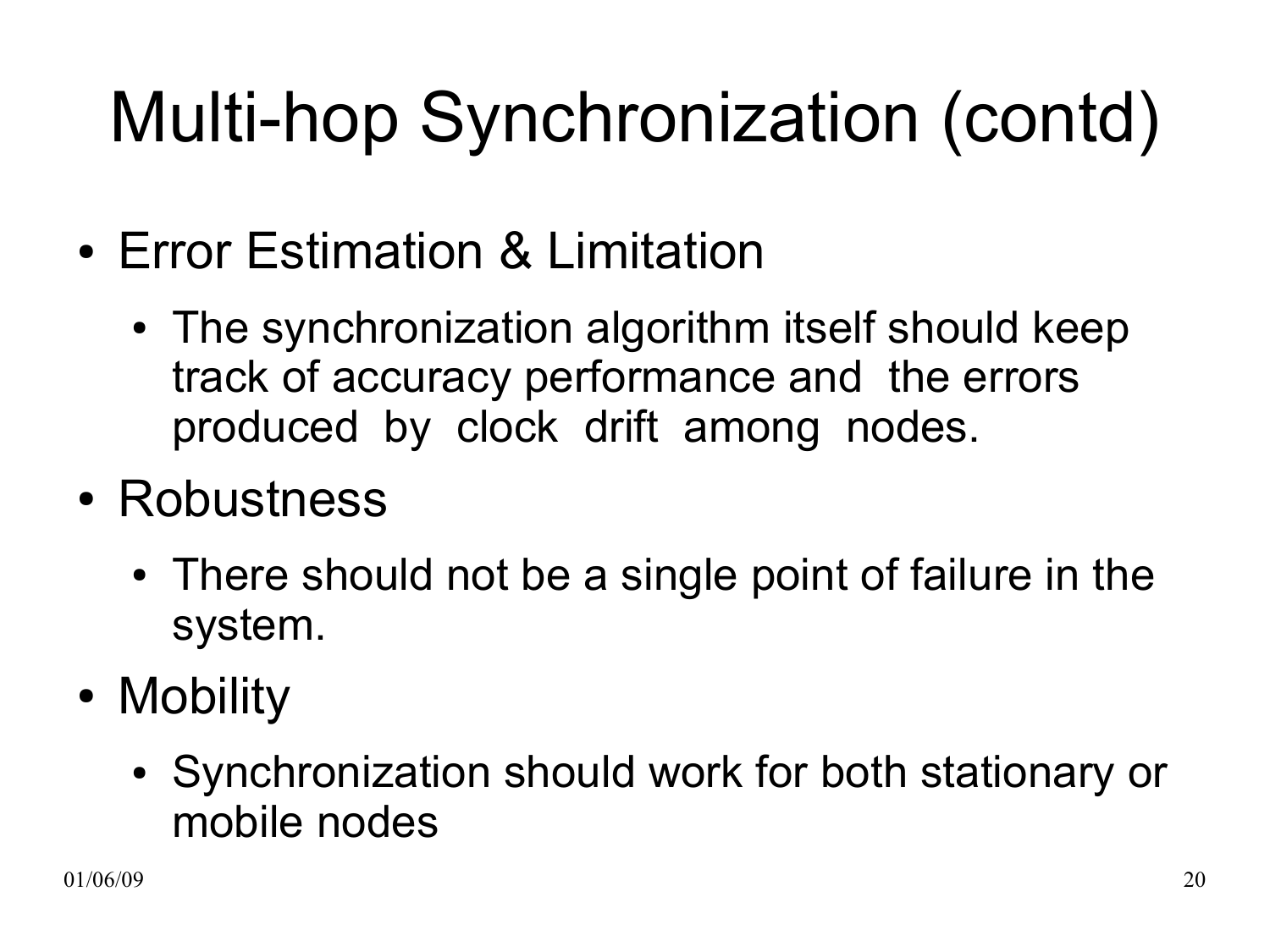# Centralized Multi-hop LTS

- Simple linear extension of the single-hop synchronization
- The basis of the algorithm :
	- Construction (either offline or dynamic) of a lowdepth spanning tree T comprising the nodes in the network
	- Pair-wise synchronizations are performed along the edges of T.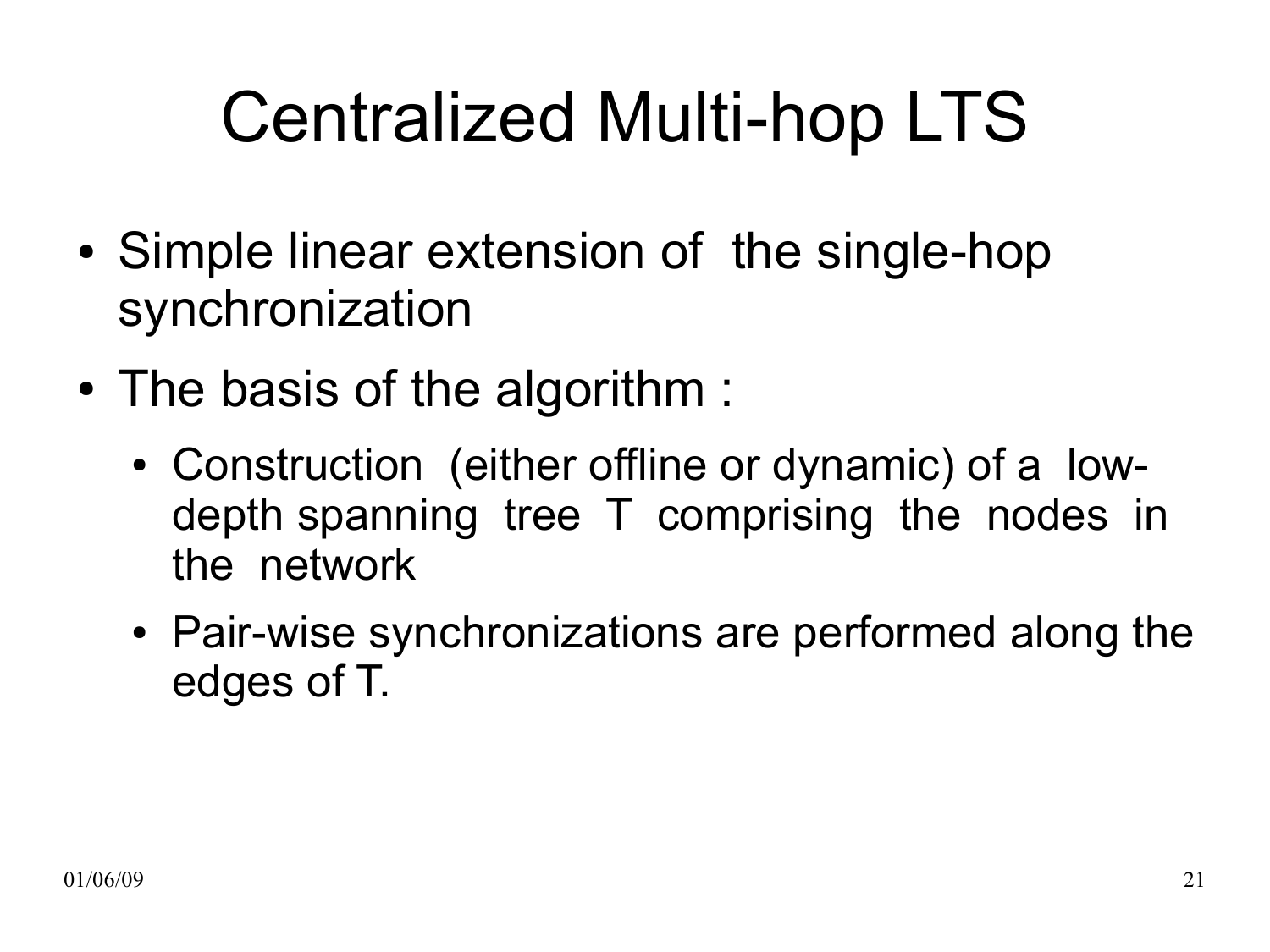# Centralized Multi-hop LTS (contd)

- In order to synchronize nodes in tree
	- The reference node
		- initates the sync. by synchronizing with all immediate (single-hop) children in T.
	- Each child of reference node
		- Synchronizes with their subsequent children
	- Terminates when all the leaf nodes have been synchronized.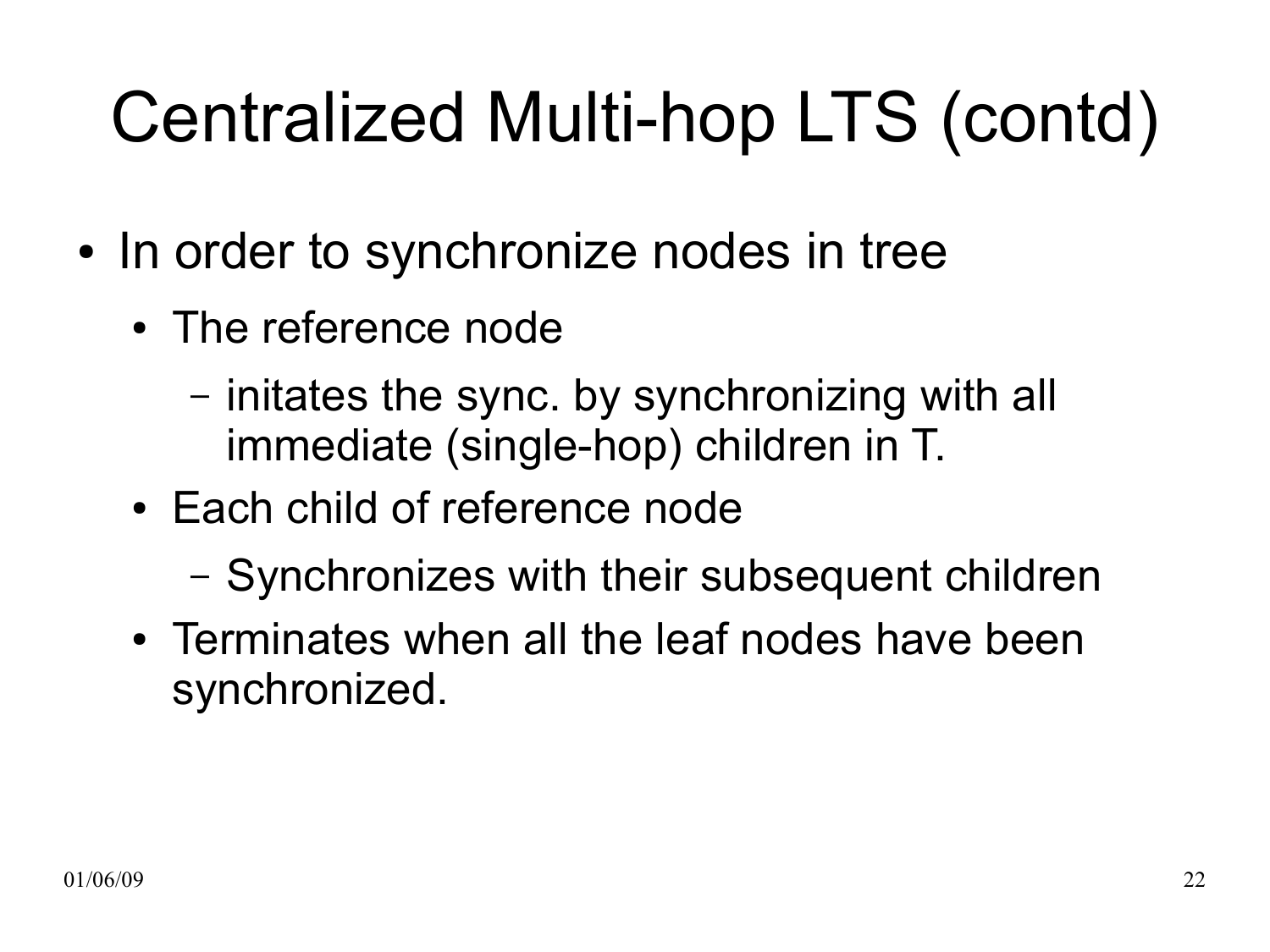# Centralized Multi-hop LTS (contd)

- Analysis Of Errors
	- Sync. error increases along each branch
	- Low-depth tree is efficient
- Creating a Spanning Tree
	- Construct a spanning tree that maximizes the sync. accuracy.
	- Optimal tree is one with minimum depth.
	- To minimize running time sync. should occur in parallel. (BFS)
	- BFS has higher communication overhead.
	- DDFS developed by Awerbuch[12]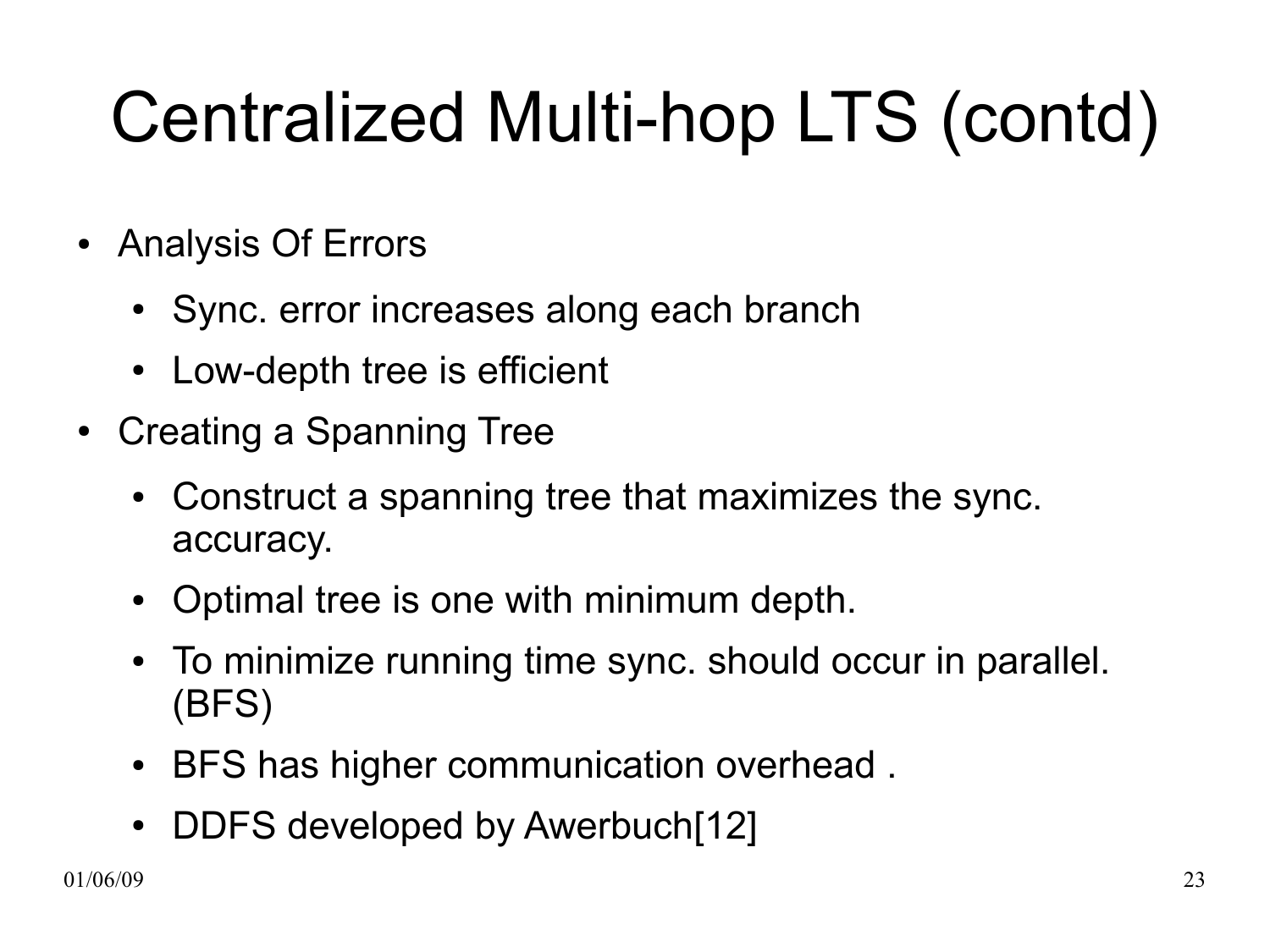# Centralized Multi-hop LTS (contd)

- Efficiency
	- Communication cost = Spanning Tree Const. + Pair-Wise Sync along tree's n-1 edges.
	- Pair-Wise Sync has fixed overhead of 3 messages total of 3n-3
	- DDFS has has overhead of  $4<sup>*</sup>m$
	- Total =  $3n-3 + 4m$  per network synchronization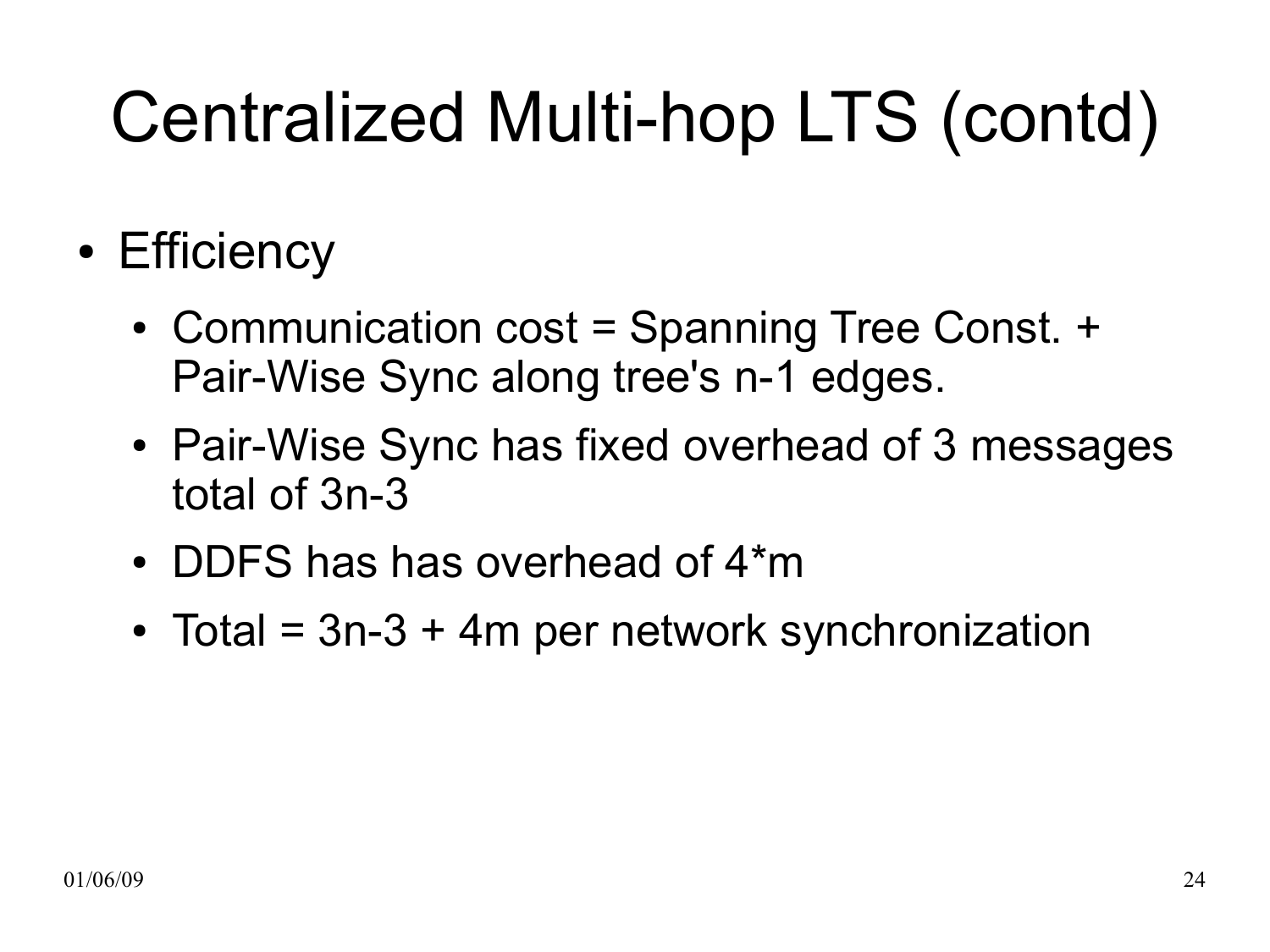# Distributed Multi-hop LTS

- Performs node synchronization in a distributed fashion
- Does not make use of an overlay spanning tree to direct the pair-wise synchronizations
- Moves resynchronization responsibility from the reference node to the nodes themselves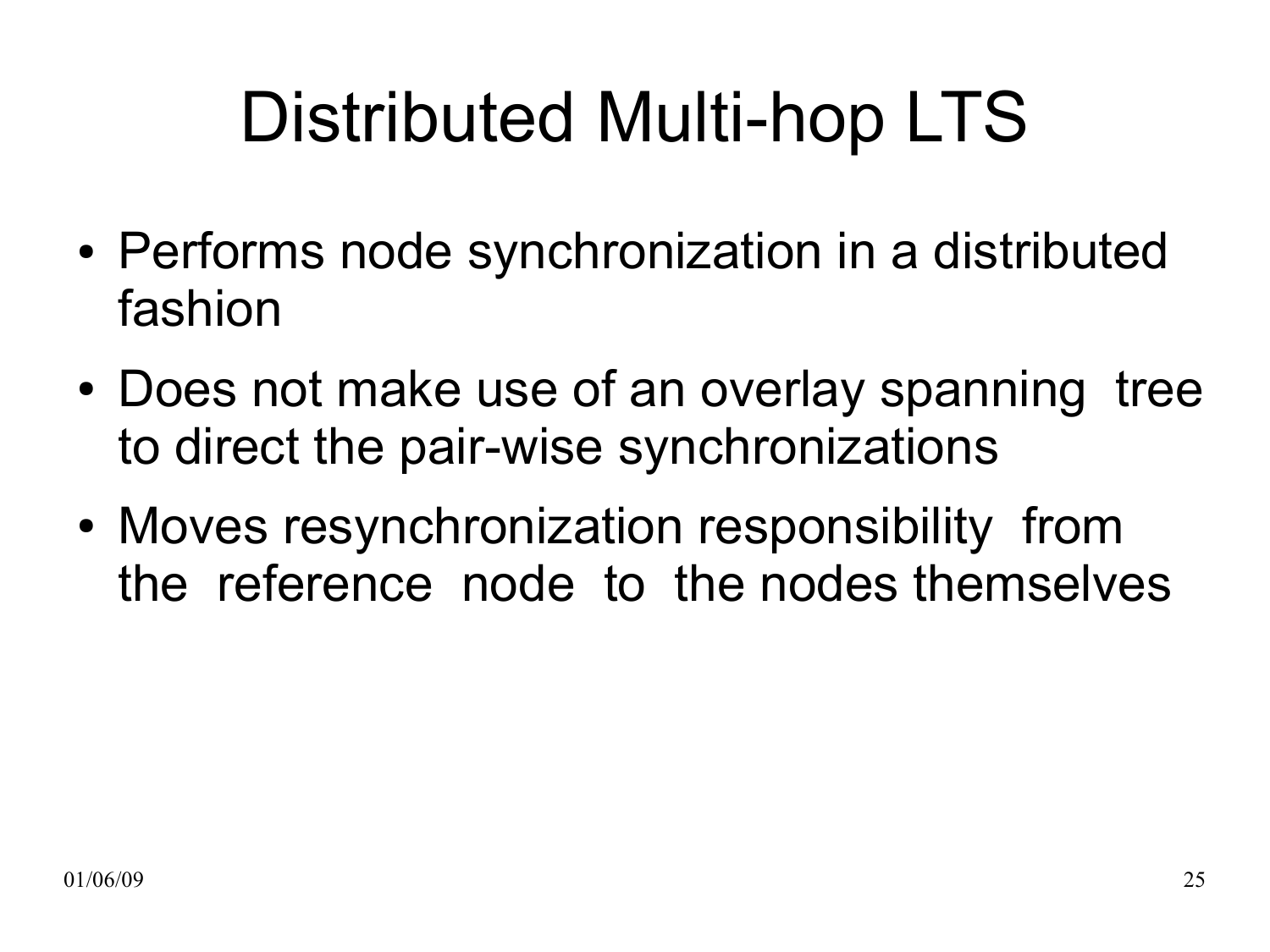# Distributed Multi-hop LTS (contd)

- When a node j determines that it needs to be resynchronized
	- send a resynchronization request to the closest reference node
	- All nodes along the routing path will be synchronized in a pair-wise fashion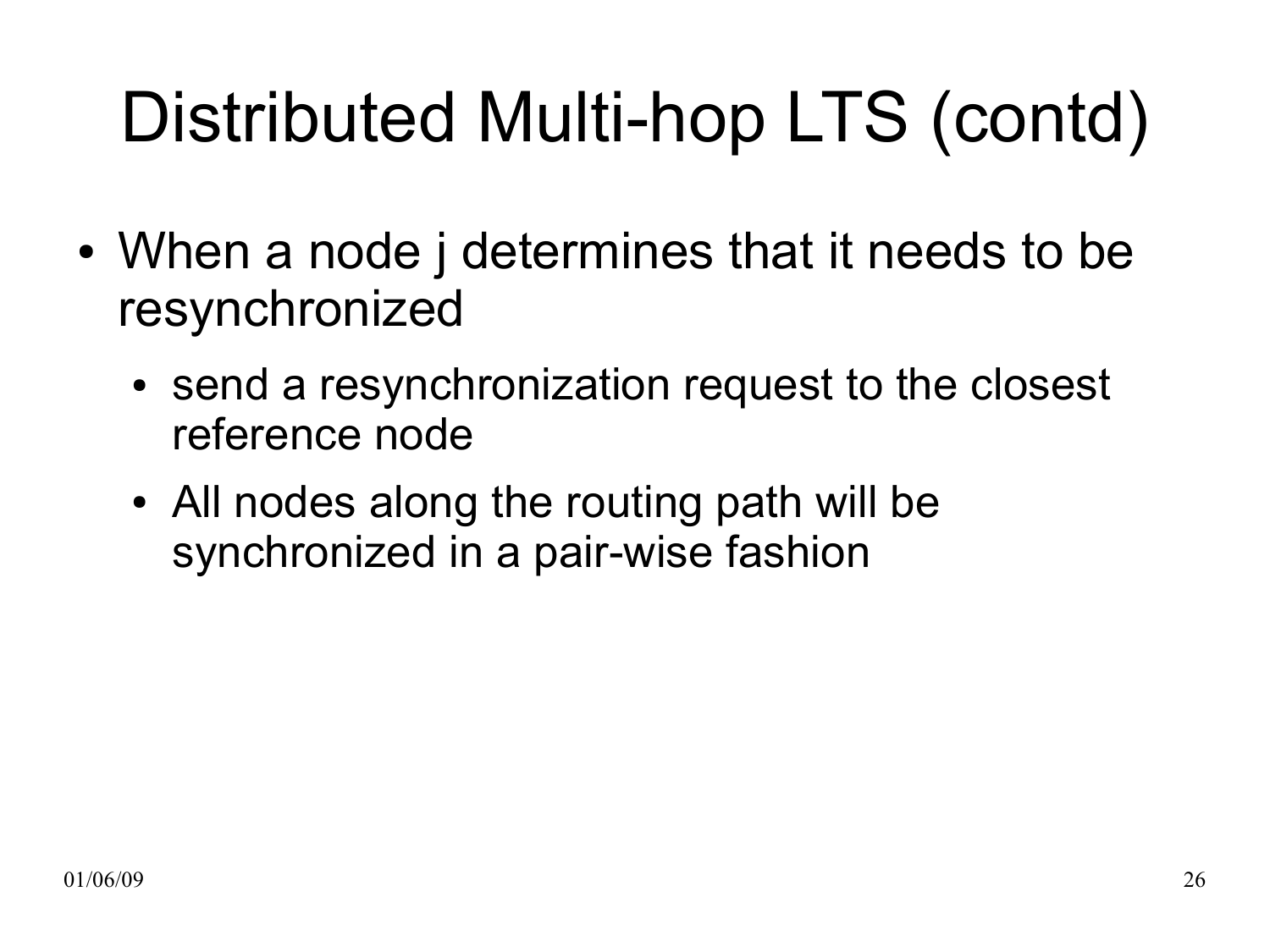# Distributed Multi-hop LTS (contd)

- Avoiding Cycles
	- When the node at the head of the sync. chain requests sync. from a node that is lower down in the same request chain
	- Cycles cause deadlock.
	- Apprroach for avoiding cycles
		- Send sync. Request to neighbor and start timer
		- If timer expires before a sync. response from neighbor arrives, send sync. to different neighbor
- $01/06/09$  27 – Does not prevent cycles, reduces impact at an overhead cost of additional synchronizations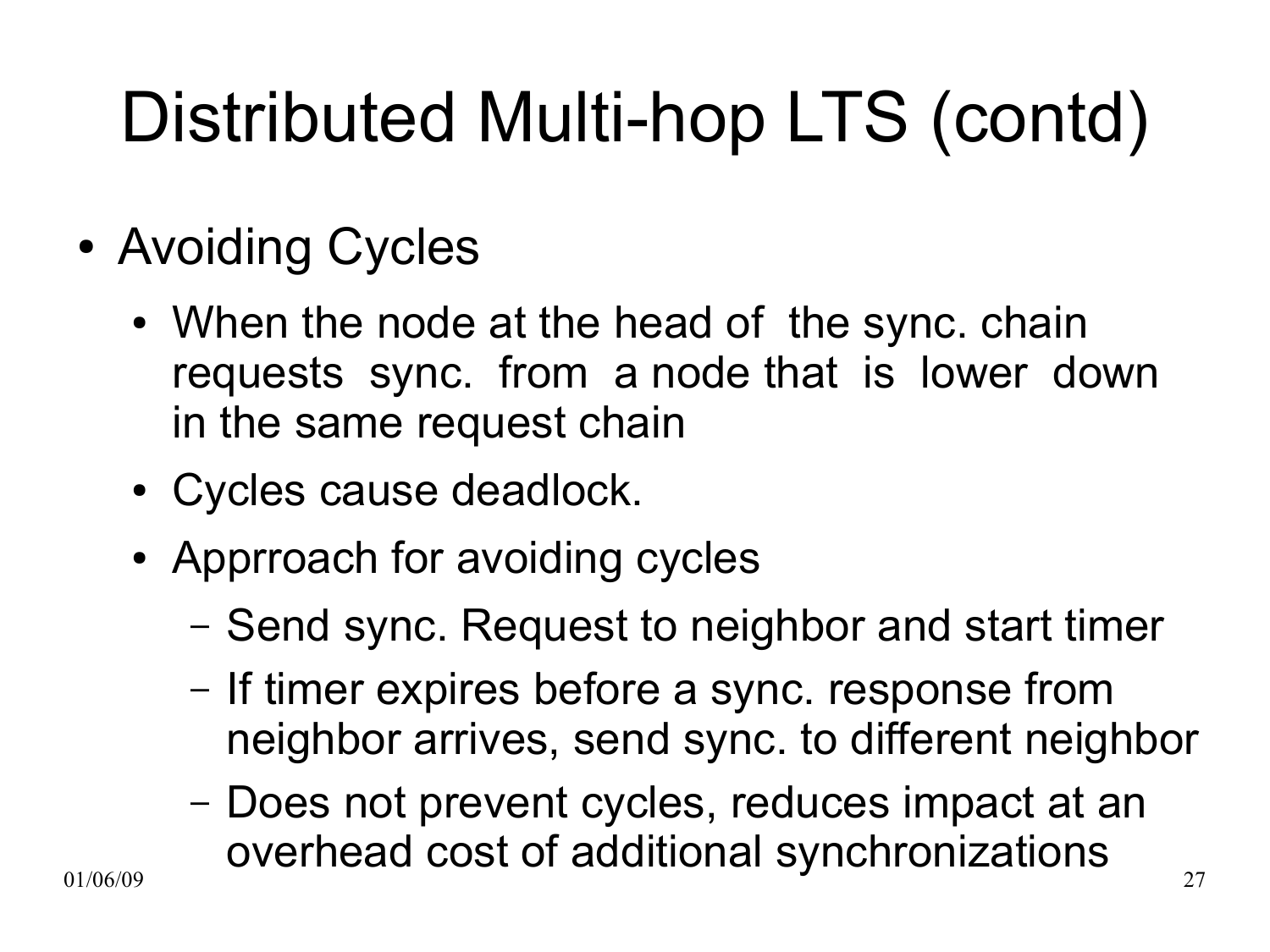# Simulations and Results

- Simulation Setup
	- Omnet $++$  and  $C++$
- Implementation Details
	- 500 node
	- 120m\*120m rectangular area
	- Radio range 10m
	- Single reference node that placed in the center of the rectangular area, keeps accurate time
- $01/06/09$  28 • All nodes are aware of their own locations, location of reference node and single-hop neighbor.

Location information is used only to construct tree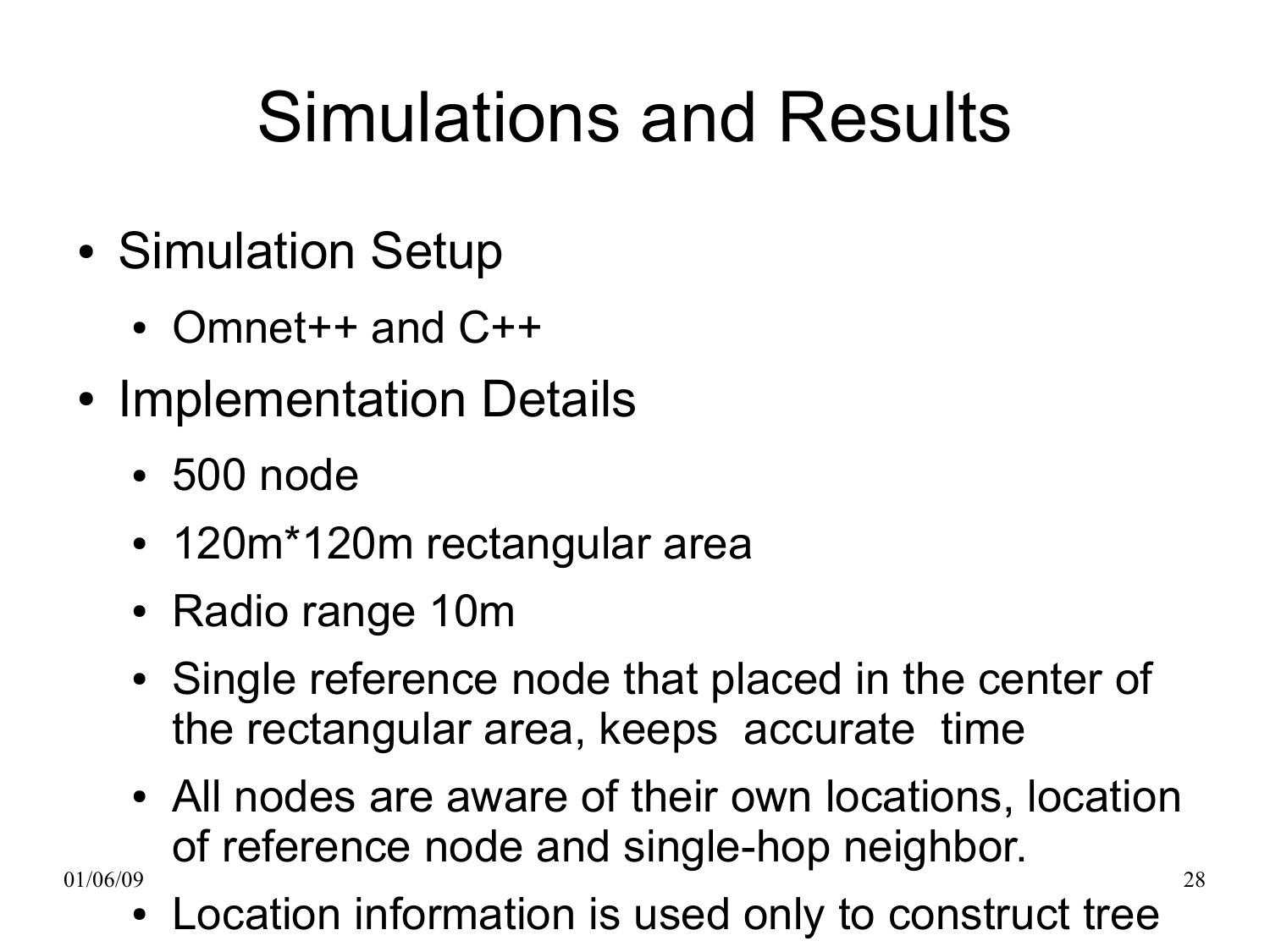- The success probability for a packet transmission is Bernoulli with parameter p
- p is either 0.95 or 0.65
- Required accuracy  $= 0.5$  seconds
- Drift of clocks  $=$  50 ppm
- Simulation execution time = 36000 seconds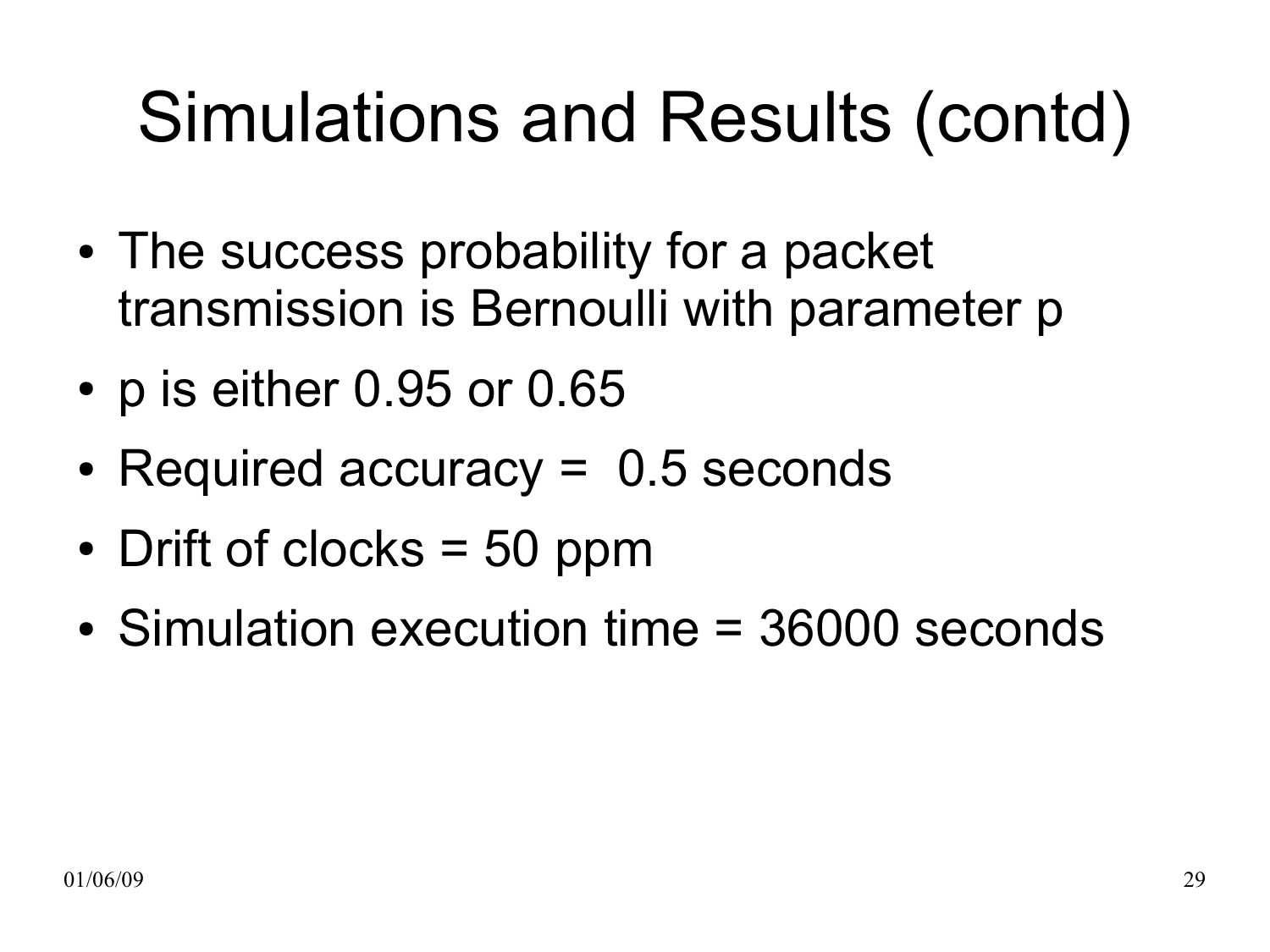

Figure 4: Number of synchronizations for different algorithms and channel quality.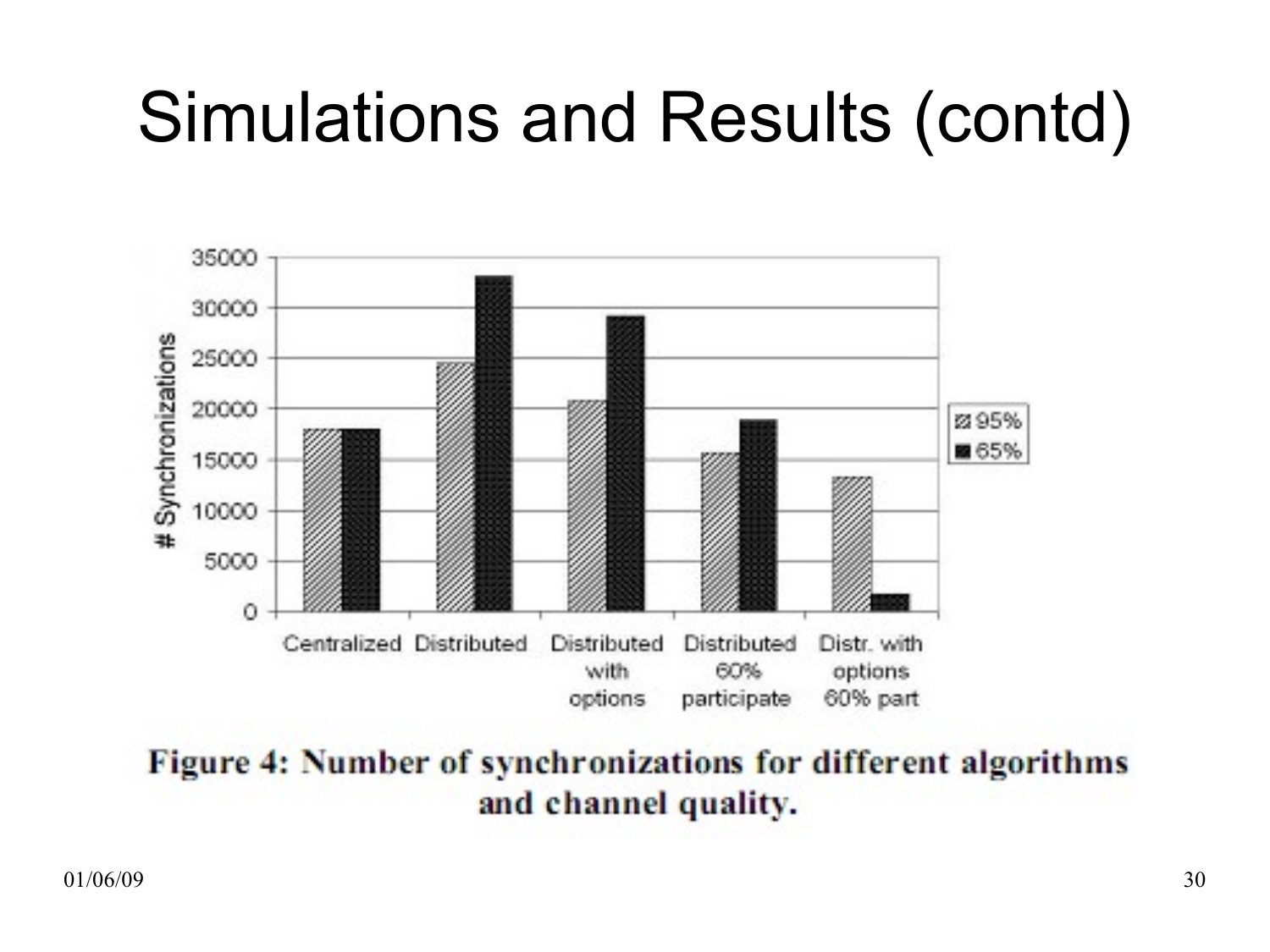

#### Figure 5: Average depth of synchronization tree for different algorithms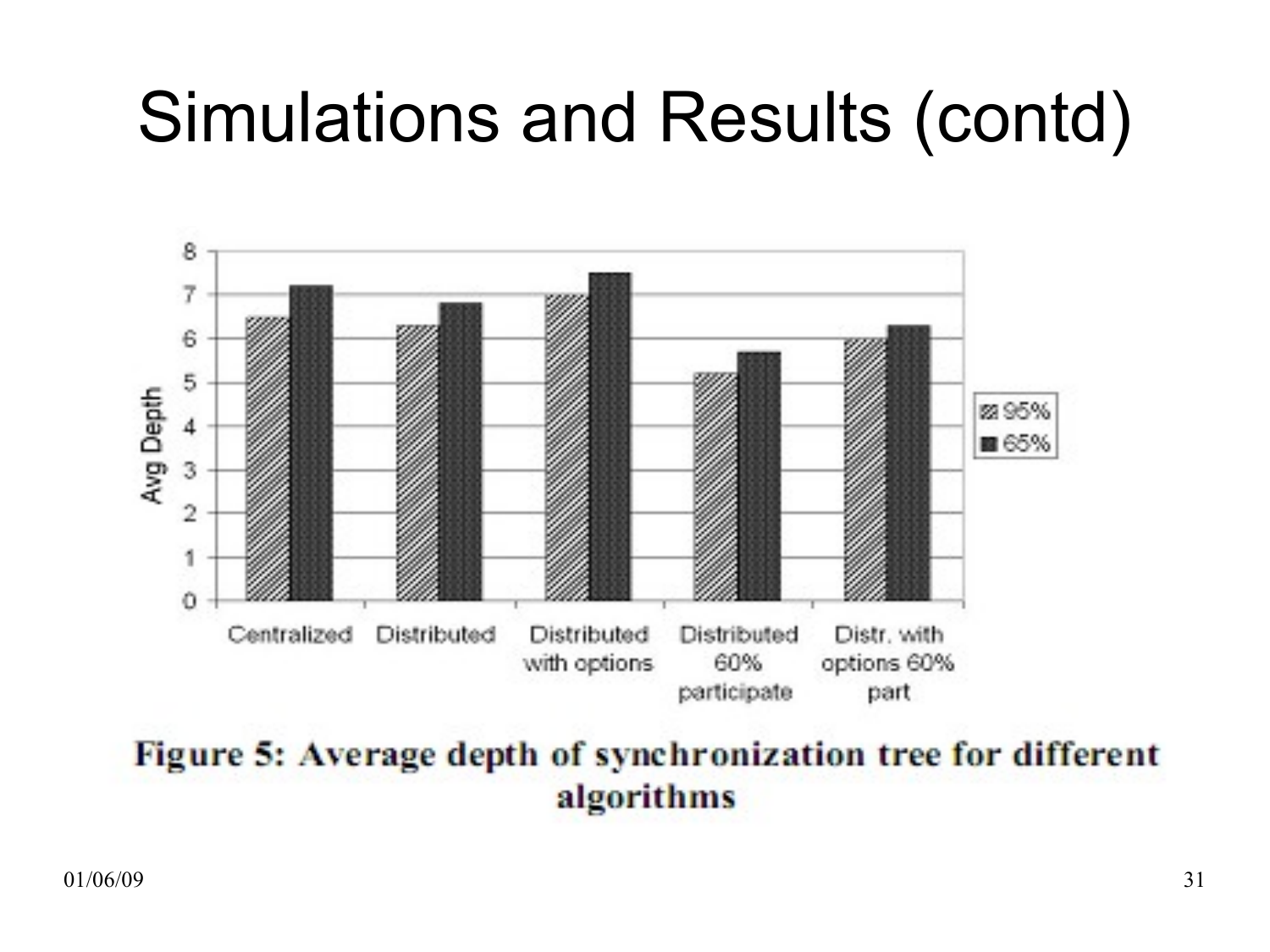

Figure 6: Maximum depth of synchronization tree for different synchronization algorithms.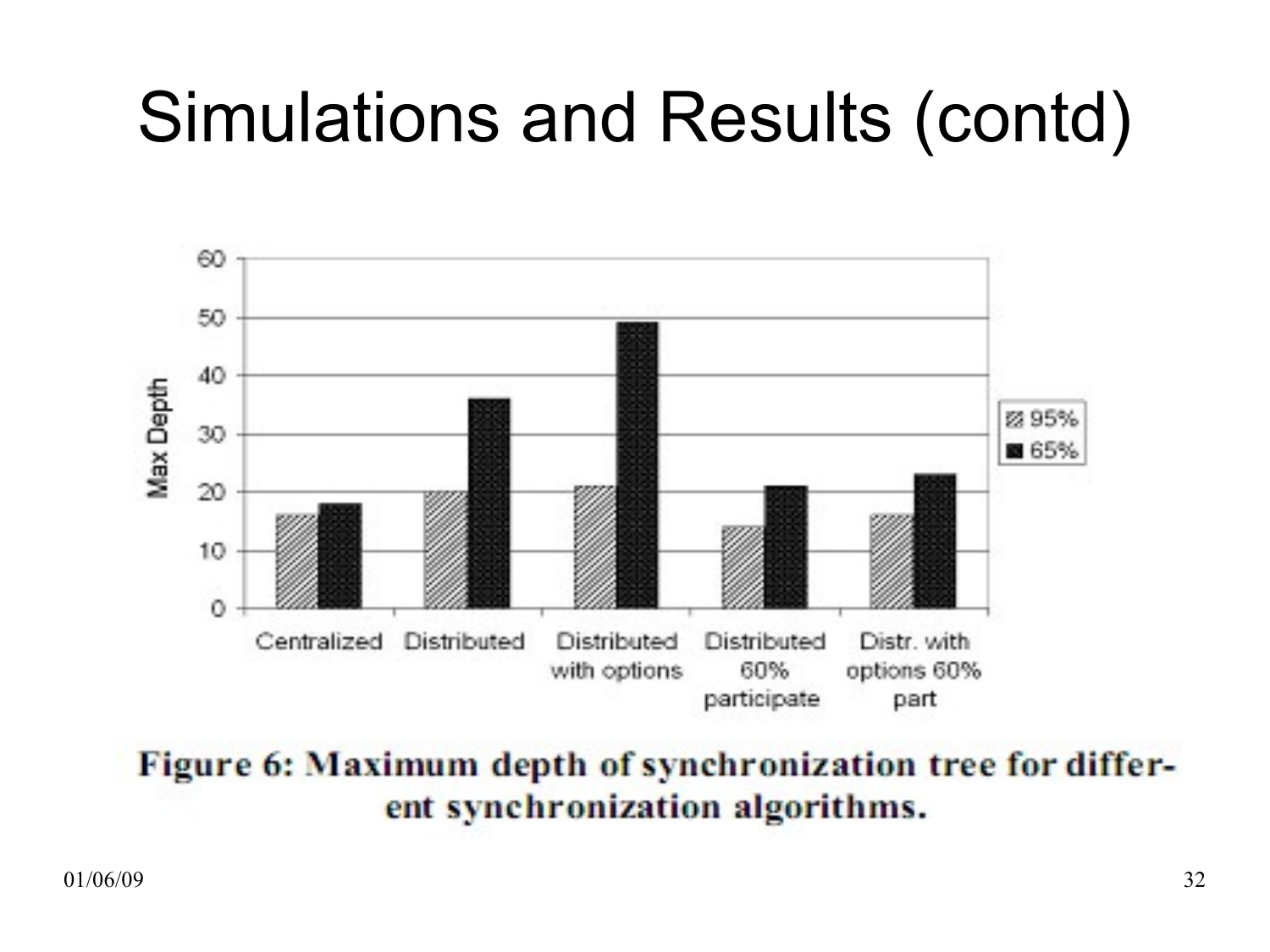

Figure 7: Percentage of synchronizations as a function of depth in synchronization tree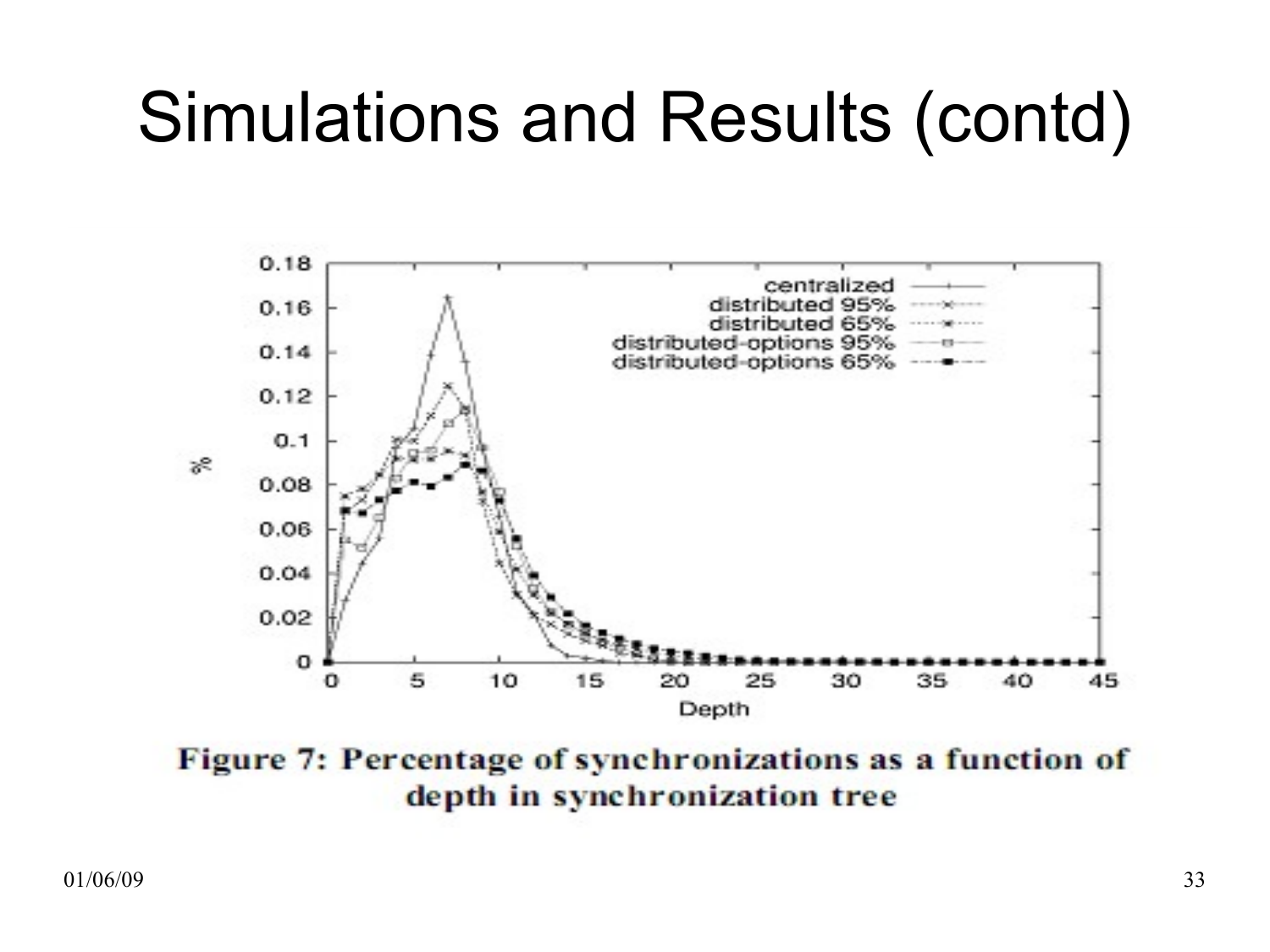

Figure 8: Average number of synchronizations as a function of node degree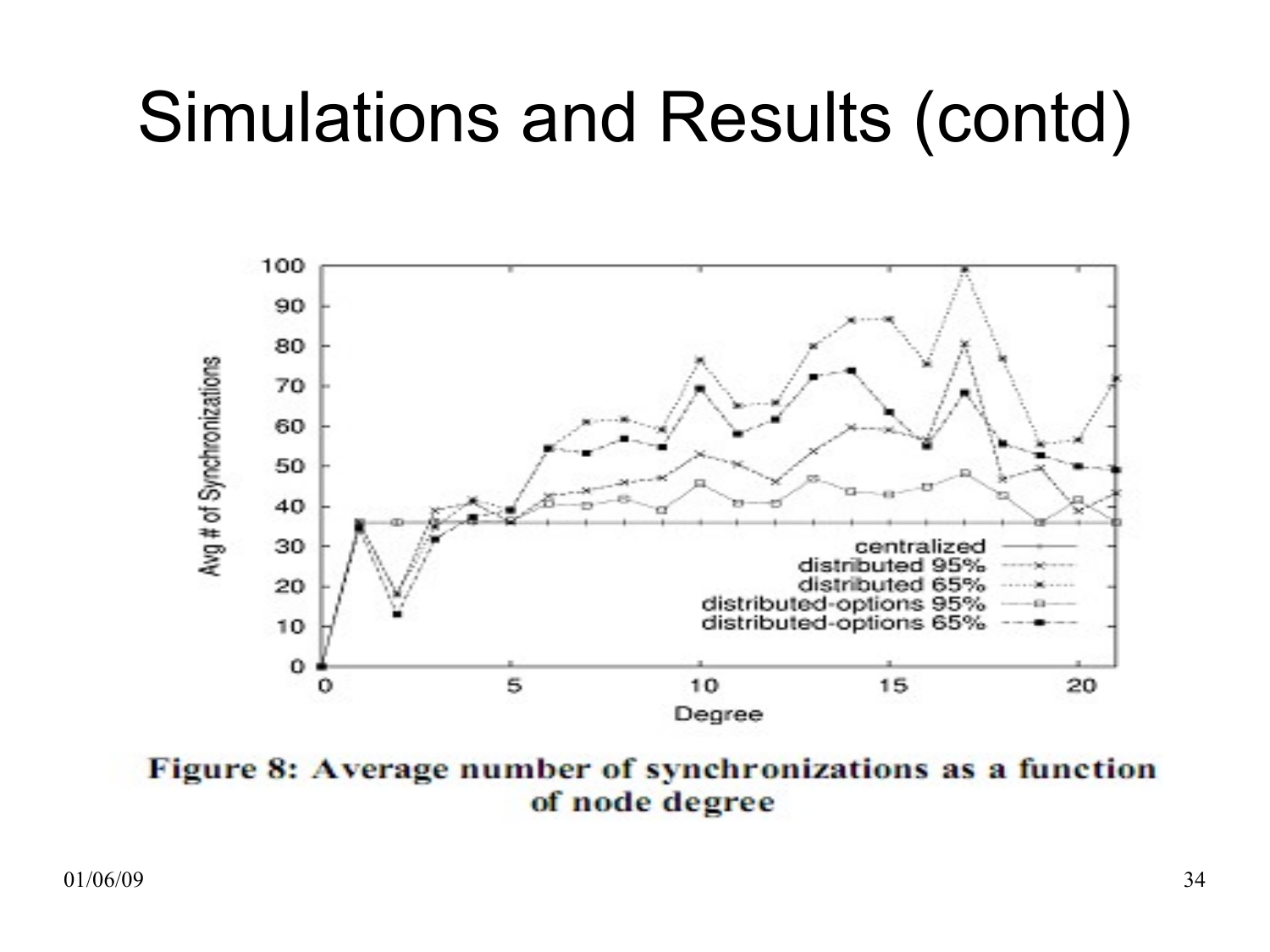

Figure 9: Accuracy of synchronization as a function of node depth in the tree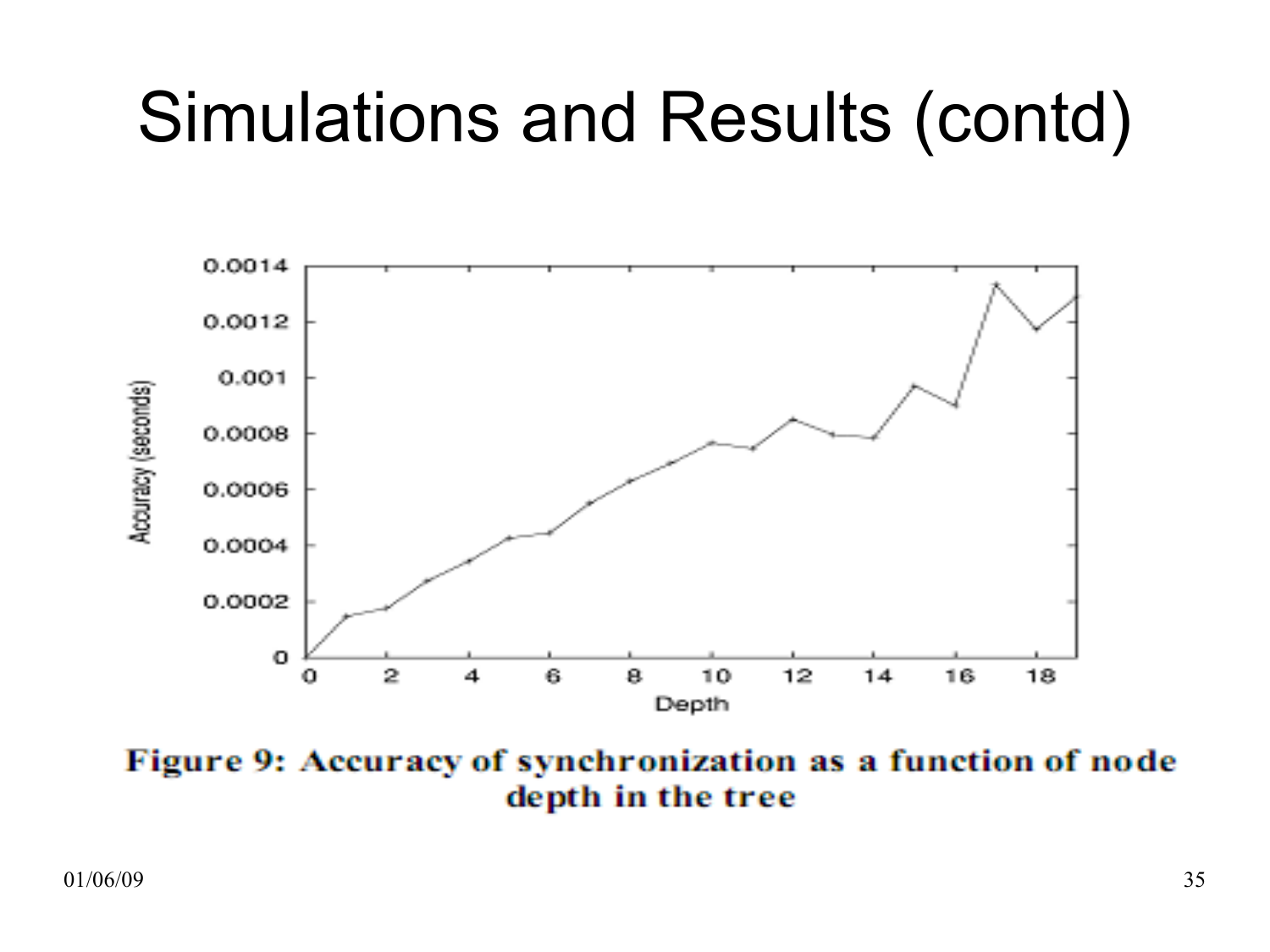

Figure 10: Average time offset before synchronization as a function of node depth in tree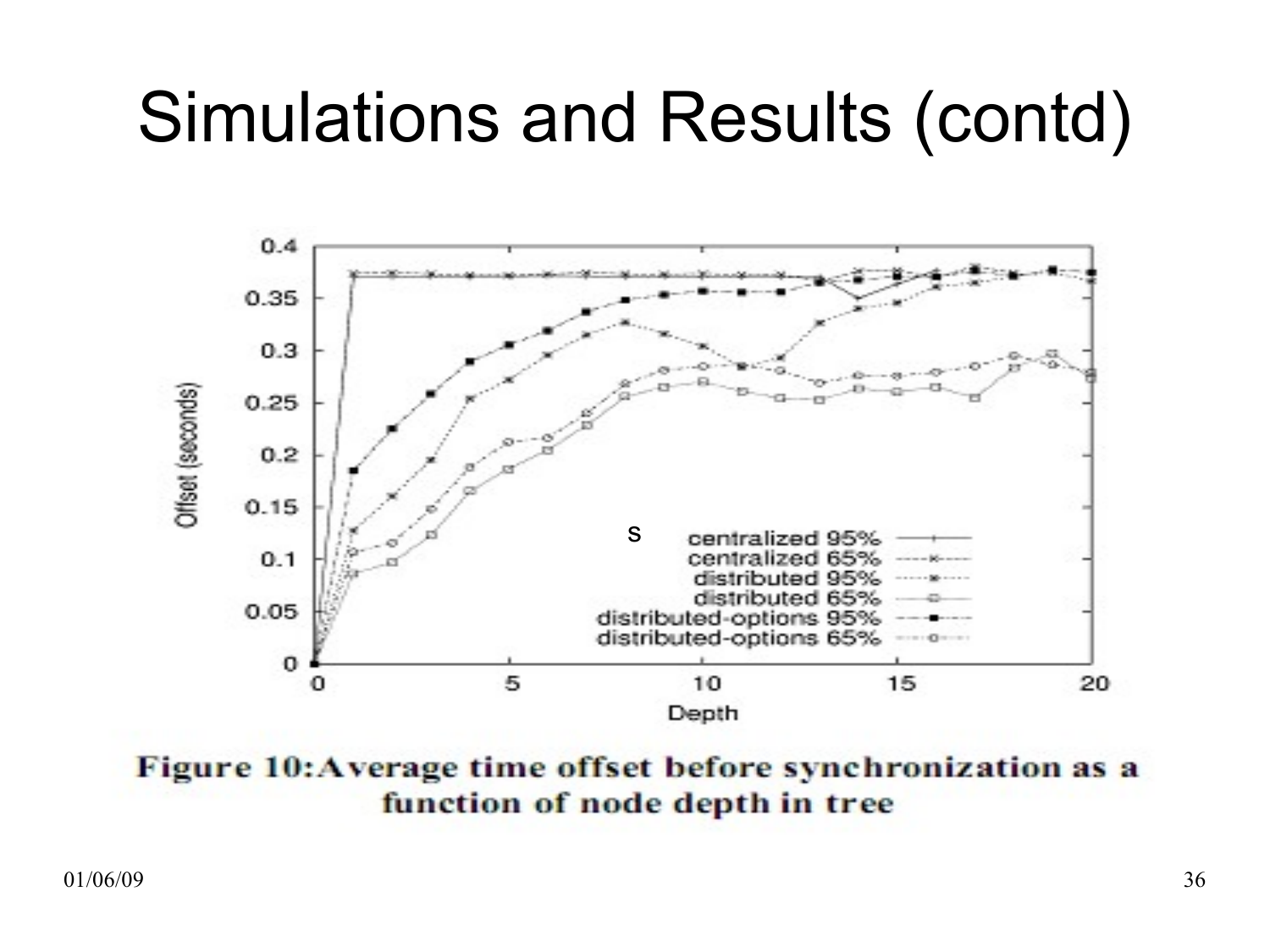

Figure 11: Maximum time offset before synchronization as a function of node depth in tree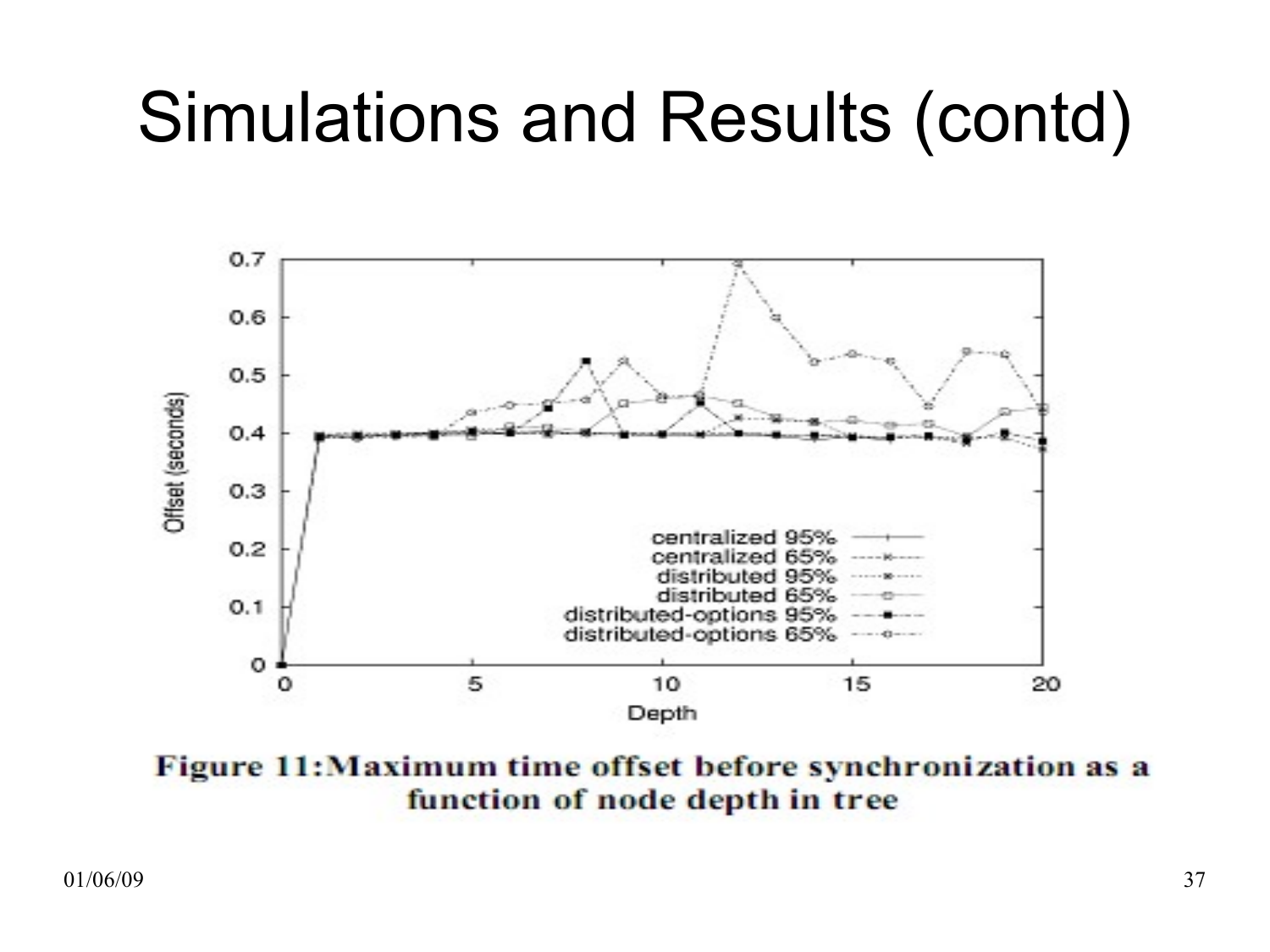# Future Work

- The LTS schemes presented in this paper rely on the reliability and correctness of information from all nodes along the path to the reference node.
- The synchronization will fail if there are
	- Byzantine faults
	- Clock failure
	- Malicious misinformation
- $01/06/\Omega$ 9 and  $38$ • LTS algorithms may be updated to function correctly in the presence of these malicious  $\tilde{\mathbf{z}}$ ults.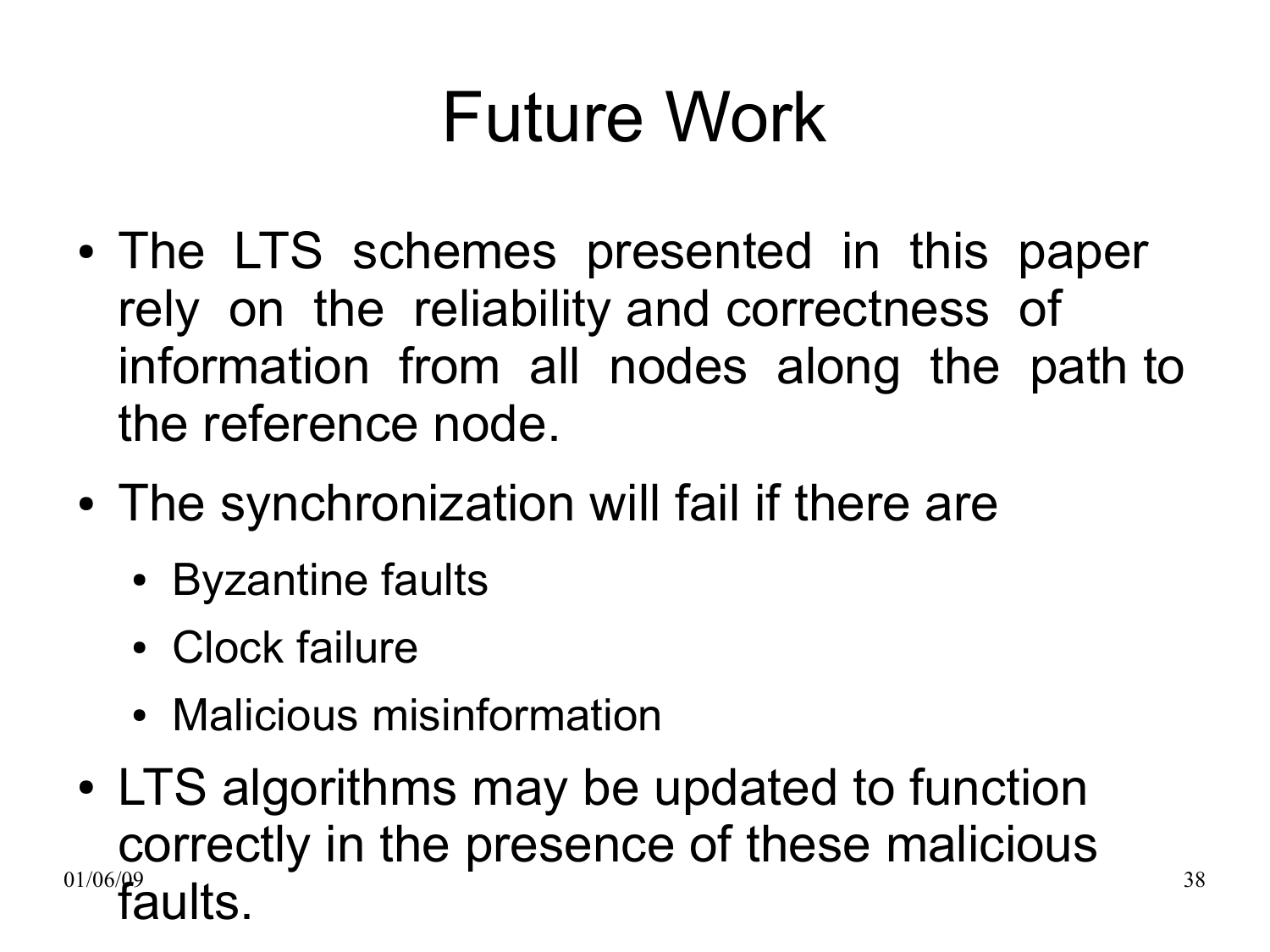## Conclusion

- The required time accuracy of most sensor network applications is relatively low.
- The LTS scheme is an effective way to give up accuracy for gains in energy efficiency.
- Centralized vs Distributed
	- $\bullet$  When all nodes participate  $\Rightarrow$  Centralize
	- When portion of nodes => Distributed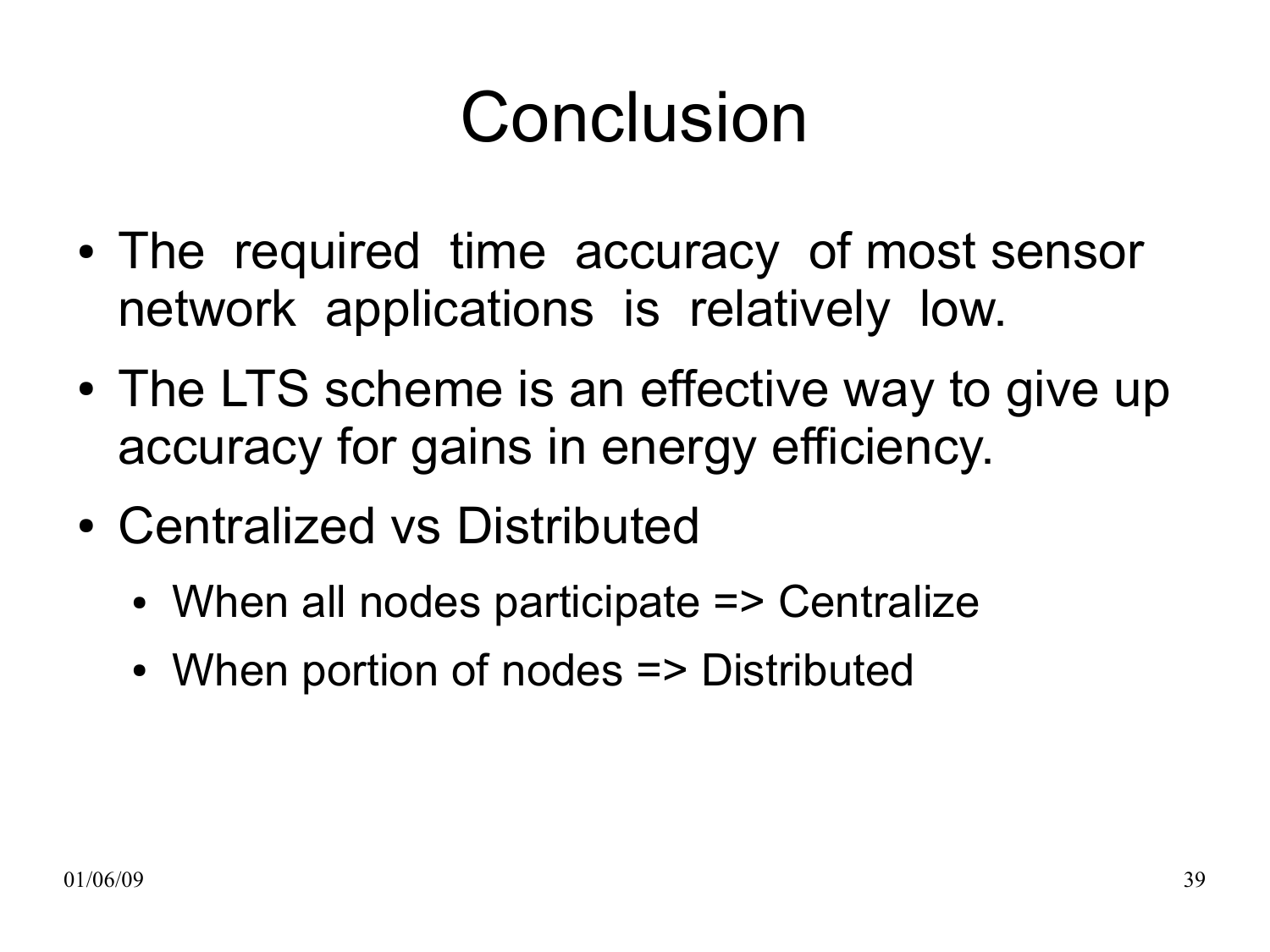- [1] J. Rabaey, J. Ammer, T. Karalar, S. Li, B. Otis, M. Sheets, T. Tuan, PicoRadios for Wireless Sensor Networks: The Next Challenge in Ultra-Low-Power Design in Proceedings of the International Solid-State Circuits Conference, San Francisco, CA, 2002.
- [2] B. Hofmann-Wellenhof, H. Lichtenegger, and J. Collins GPS Theory and Practice, SpringerWienNewYork, 1997.
- [3] D. Mills, Network Time Protocol (Version 3) Specification, Implementation and Analysis, from http://www.faqs.org/ftp/rfc/rfc1305.pdf.
- [4] E. Anceaume and I. Puaut, A Taxonomy of Clock Synchronization Algorithms, Research report IRISA,NoPI1103, July 1997.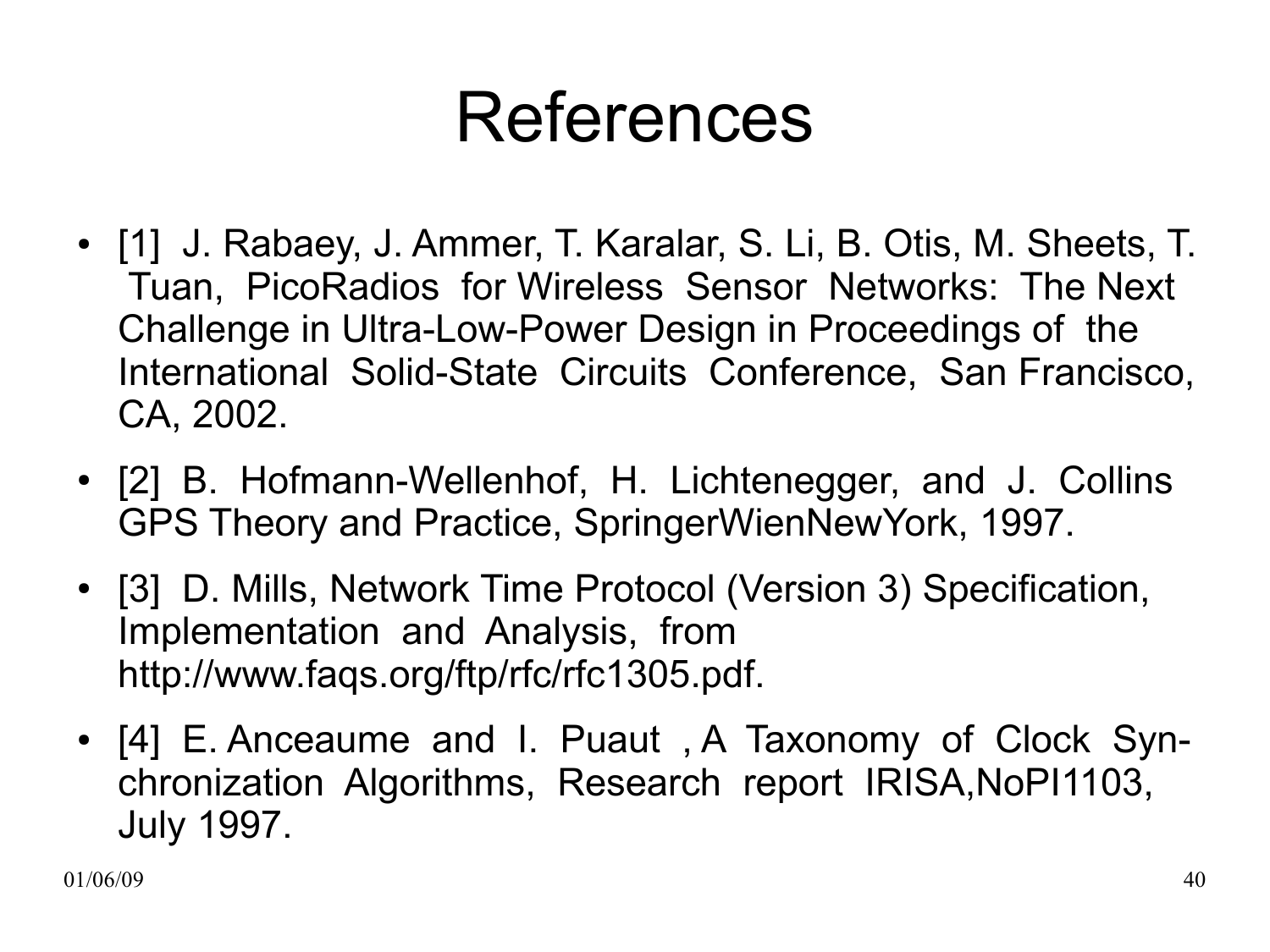- [5] J. Elson, L. Girod, and D. Estrin, Fine-Grained Network Time Synchronization using Reference Broadcasts, Proceedings of the Fifth Symposium on Operating systems Design and Implementation, Boston, MA. December 2002.
- [6] M.L. Sichitiu and C. Veerarittiphan, Simple, Accurate Time Synchronization for Wireless Sensor Networks. IEEE Wireless Communications and Networking Conference, WCNC 2003
- [7] Saurabh Ganeriwal, Ram Kumar, Sachin Adlakha and Mani Srivastava, "Network-wide Time Synchronization in Sensor Networks," Technical Report UCLA, April 2002.
- $_{01/06}$ @jn.html.  $_{41}$ • [8] S. Mitra and J. Rabek, Power Efficient Clustering for Clock Synchronizarion in Dynamic Multi-hop Sensor Networks,from http://theory.lcs.mit.edu/~mitras/courses/6829/project/project\_m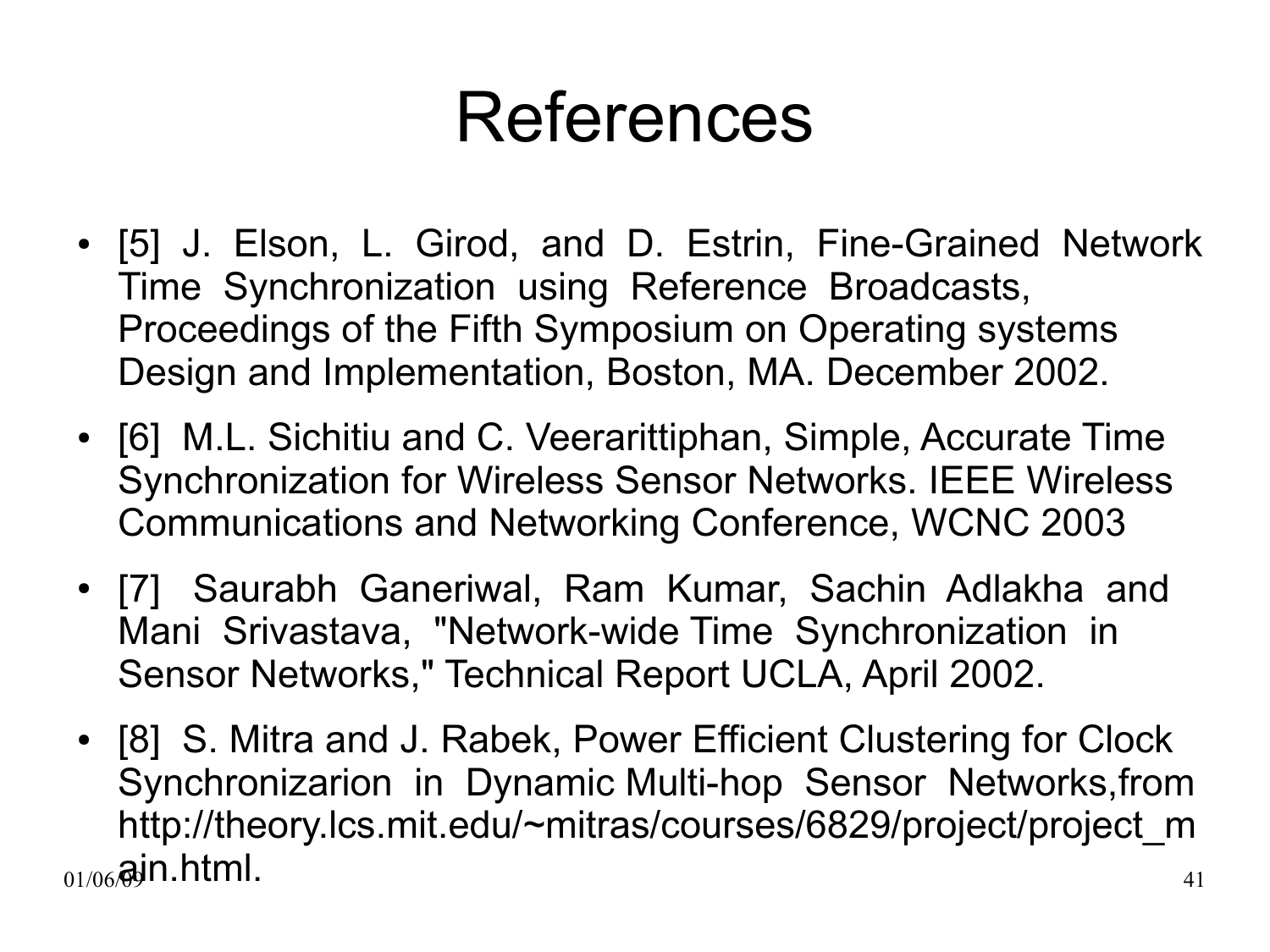- [9] J. Elson and K. Römer, Wireless Sensor Networks: A New Regime for Time Synchronization, Proceedings of the First Workshop on Hot Topics In Networks (HotNets-I), Princeton, New Jersey. October 28-29 2002.
- [10] H. Kopetz, W. Schwabl. Global time in distributed real time systems. Technical Report 15/89, Technishe Univesität Wien, 1989.
- [11] Warneke, B. Atwood, K.S.J. Pister, Smart Dust Mote Forerunners, Proceedings of the Fourteenth Annual International Conference on Microelectromechanical Systems (MEMS 2001), Interlaken, Switzerland, January 21-25, 2001, pp. 357-360.
- $_{01/06}$ @Jgo-rithm, Inf. Proc. Lett. 20 (1985), 147-150.  $_{42}$ • [12] B. Awerbuch, A new distributed depth first search